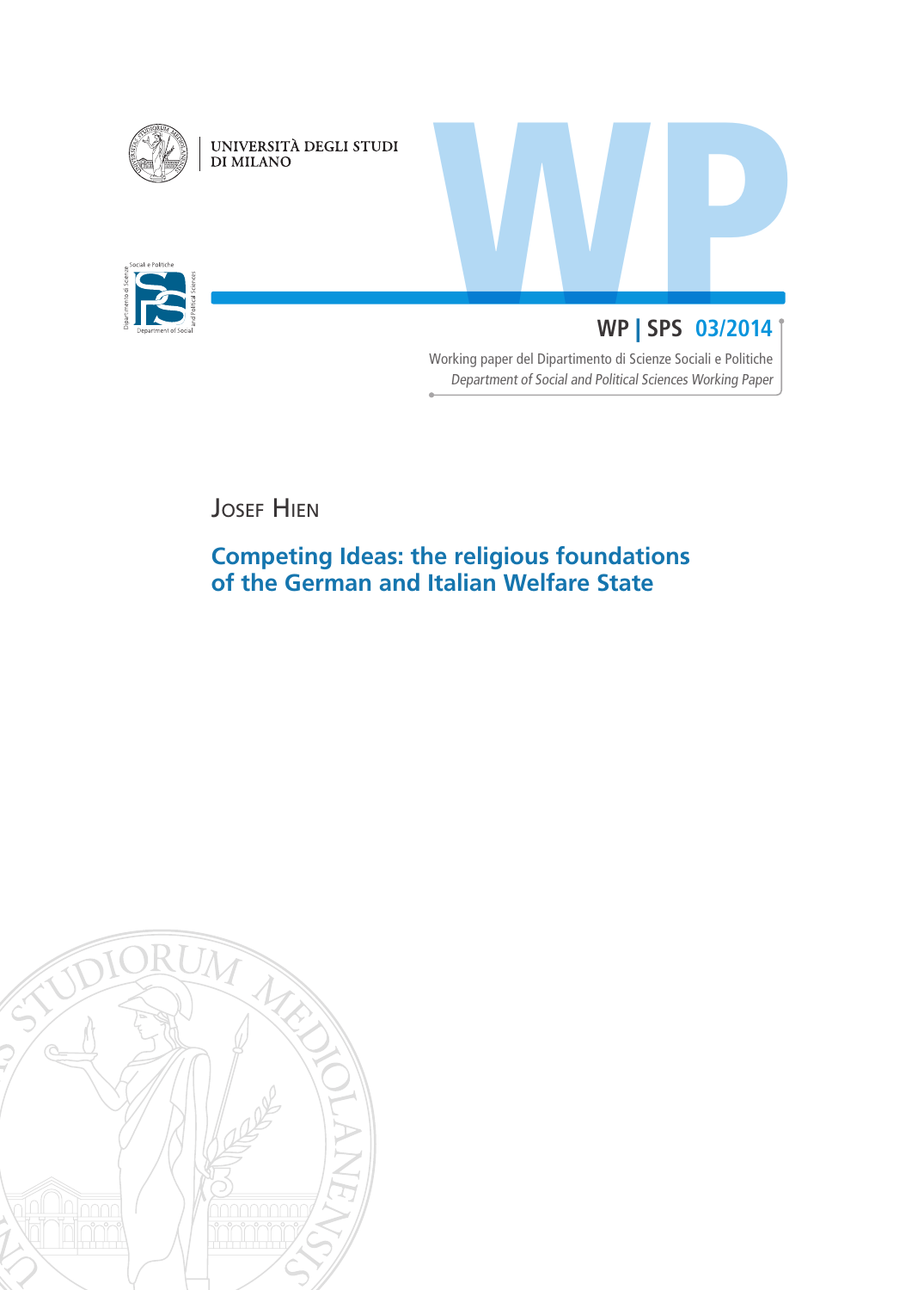Josef Hien Collegio Carlo Alberto, Moncalieri Josef.hien@carloalberto.org Paper to be presented at the departmental seminar, SPS department, University of Milan, 11. March 2014

## Competing Ideas The Religious Foundations of the Italian and German Welfare States

What explains the formation of conservative welfare states in continental Europe? In recent years, scholars have increasingly pointed to the power of religion. Studying the Catholic influence on the formation of the welfare state in Italy and Germany, this paper shows that the same religion can influence different welfare state outcomes. The German Catholic church had a strong influence on the formation of the first modern welfare sate while in Italy the very same institution actively forestalled the development of a modern welfare state. The key to this counterintuitive observation lies in the different patterns of ideational competition. While the Catholic Church in Germany entered into a virtuous cycle of ideational competition, Italian Catholicism was caught in a vicious cycle that did not allow generating modern social security ideas.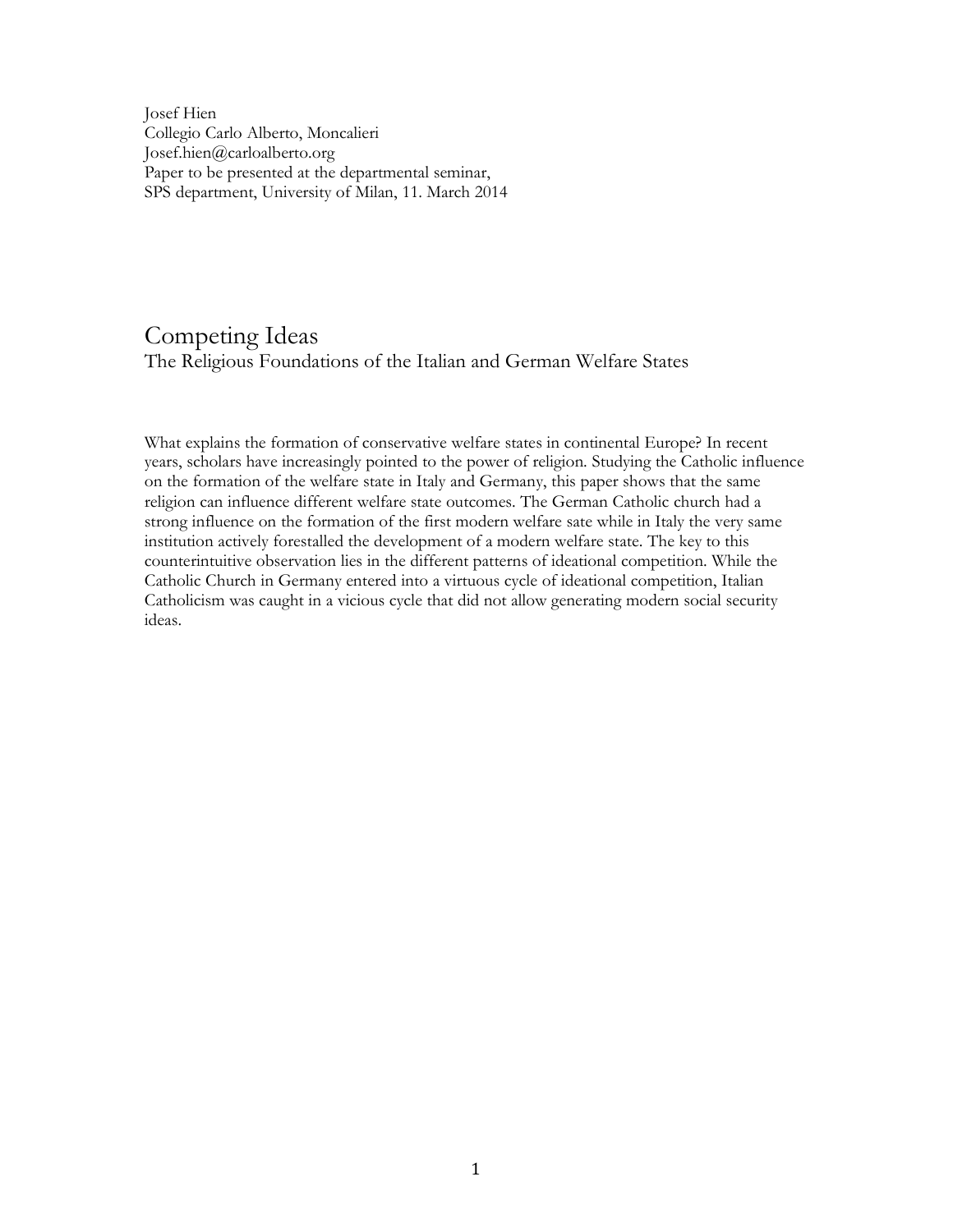### **Introduction**

At the end of the 19<sup>th</sup> century, the Catholic Church developed a sophisticated social doctrine in Germany. Capable to cope with the new social risks of industrialized capitalism it managed to leave a decisive imprint on the first modern welfare state. In Italy, where a comparable economic and social development was under way, the Catholic church did not develop a modern social doctrine and actively forestalled the development of a modern welfare state. The paper asks: How was it possible that the very same religion produced so vividly different social policy outcomes in the two countries?

The answer lies in the different challenges out of which Catholic social doctrine developed during Italian and German unification. At the beginning of the 19<sup>th</sup> century, the Catholic church stressed in both countries the central role of subsidiarity and emphasized an orthodox interpretation of the alms principle. The state should not engage in welfare provision. At the end of the  $19<sup>th</sup>$ century, German Catholicism had developed modern social ideas that contained specific blueprints for a Catholic welfare state. No comparable development occurred in Italy, and Italian Catholicism remained hostile towards modern social security. This is surprising because Catholicism was in a social minority position in the German empire, while it enjoyed extraordinary social and political powers in Italy.

The paper argues that different patterns of ideational competition are key to understand these diverging developments. In Germany, a cycle of ideational competition unfolded that was highly conducive to the development of new social security ideas. In this virtuous cycle all the major social and political sub-entities in the new empire developed modern social security ideas. The conservatives became social conservatives, liberals became social liberals, socialists became social democrats and Catholics became social Catholics. In Italy the contrary happened. The hegemony of the Catholic church on one side and the liberal ideas of Italian nation-builders on the other side led to a vicious cycle of ideational competition. Both sides fell back on their orthodox doctrinal positions from the early 19<sup>th</sup> century. In other countries social Catholicism and social liberalism had since long replaced their orthodox siblings of laissez faire liberalism and subsidiarity Catholicism. This was not the case in Italy where liberal laissez faire and Catholic subsidiarity principle were perversely compatible when it came to the role of the state in welfare.

The following will first develop the context and puzzle of early modern social security formation in Italy and Germany further. The second part will present a framework for the study of the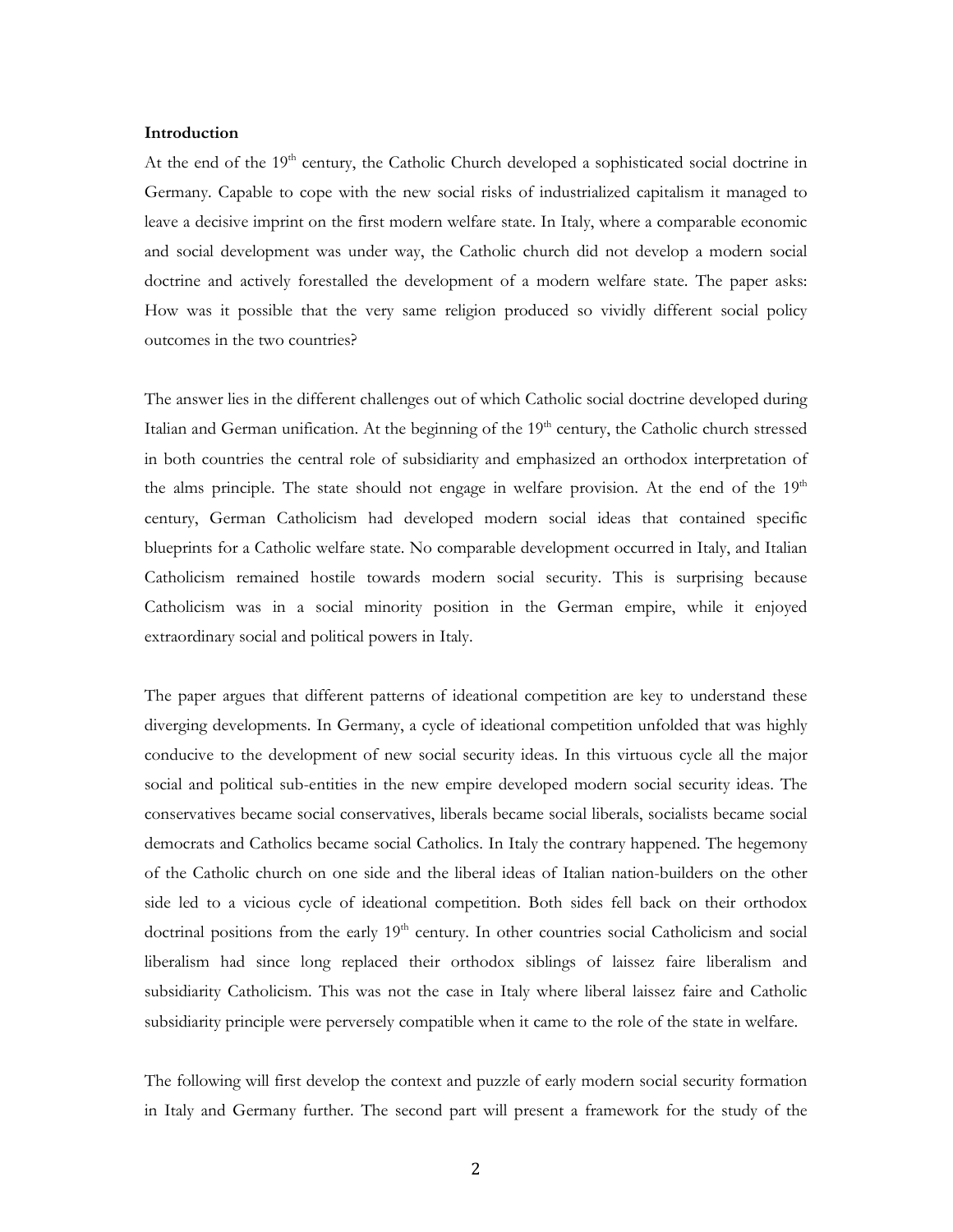influence of religious ideas on the welfare state. The third part will introduce the German case of virtuous ideational competition. The fourth part introduces the Italian case of vicious ideational stagnation. The paper concludes with a discussion of the findings.

### **Developing the Puzzle**

 $\overline{a}$ 

Italy and Germany unified out of heterogeneous political and social entities at the end of the 19<sup>th</sup> century. Both were late nation states and their full industrial take off came only in the last quarter of the 19<sup>th</sup> century. Despite the similar trajectories of modernization, Italy and Germany's path towards the development of the modern welfare state differed. While Germany formed the first modern welfare state at the end of the 19<sup>th</sup> century, nothing the like happened in Italy.

The divergent welfare paths are hard to explain with the help of classic theories of the welfare state. For the first encompassing theories of the welfare state, the Logic of Industrialization (LoI), the formation of modern welfare states was a question of timing and pace of industrialization (Alber 1982; Flora/Heidenheimer 1981; Wilensky 1975). The second major welfare state paradigm, the Power Resource Approach (PRA) emphasized the power resources of the working class as being decisive for the development of the welfare state (Korpi 1983; Stephens 1979; Esping-Andersen 1985).

Neither explanation can answer why social security legislation in the two countries developed so differently. For Gerschenkron, arguably the most prominent classic interpreter of historic economic development, Italy and Germany followed similar economic developmental paths.<sup>1</sup> Also the modernization indicators form Flora's (1986) and Alber's (1986) work on socioeconomic modernization show two countries at roughly the same level of development.

The Power Resource Argument has a hard time to explain the divergence in welfare state formation. While the working class grew at high speed in both countries, conscious class formation in terms of socialist parties and unionization became a politically relevant factor only comparably late. When the first social security legislation was debated in the German parliament only 10 out of 354 deputies were socialists and they all voted against social security legislation in the 1880s (Haerendel/Peterle 2004a: XLVI). It is therefore of little surprise that both countries appear only scarcely in the accounts of Power Resource scholars.

<sup>&</sup>lt;sup>1</sup> German industrialization took of earlier, both reached the peak of industrial capacities towards the end of the 19<sup>th</sup> century (Gerschenkron 1962).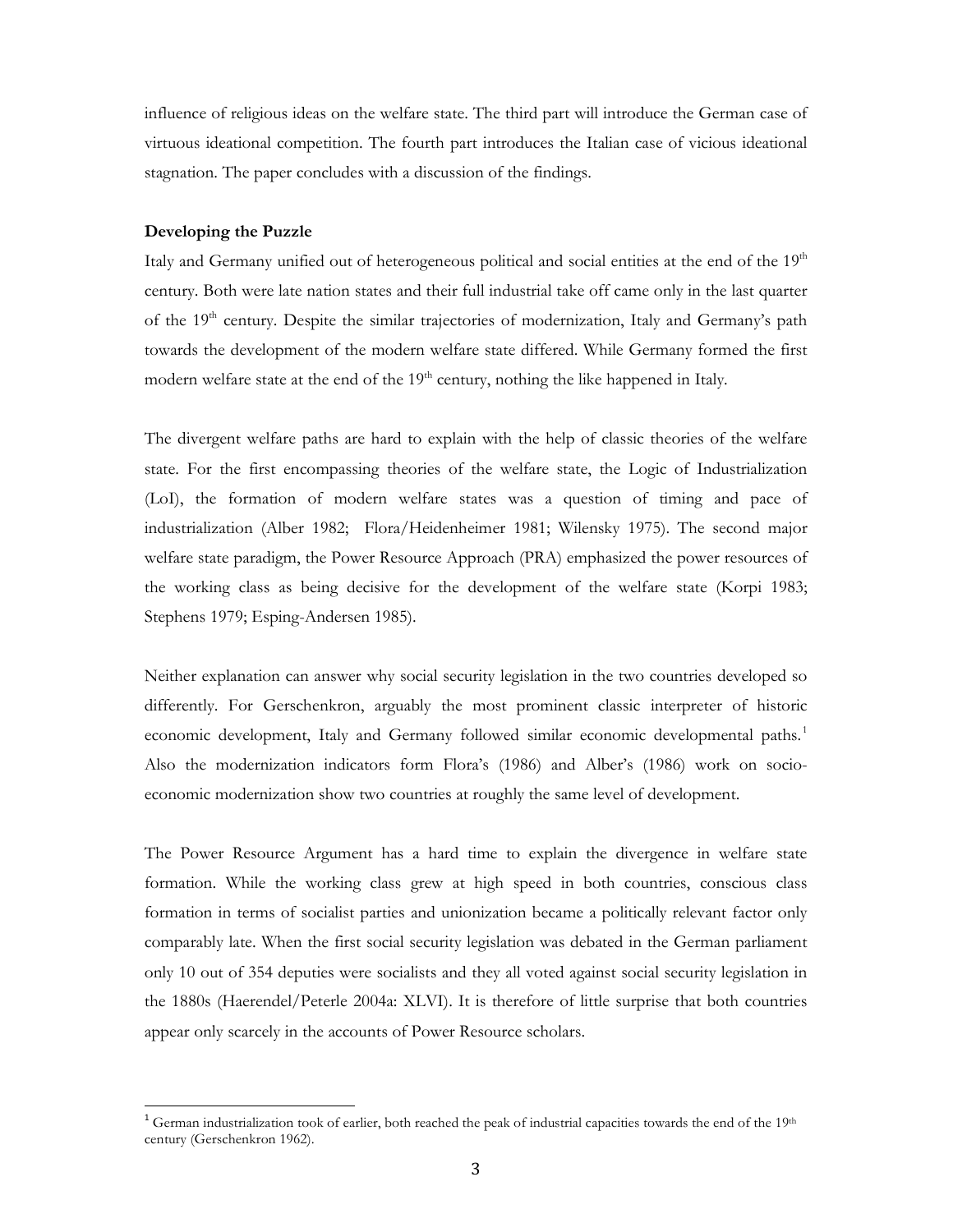Since Esping-Andersen's (1990) discovery of the conservative continental welfare state cluster in Europe religion kept on puzzling PRA scholars because the conservative regime cluster fit poorly with the PRA explanation of the welfare state. Some PRA scholars started to argue that welfare state development is greatest in the countries where the geographical distance to Rome is greatest, e.g. in Scandinavia (Ragin et al. 1993). Moreover, religion is often evoked as a force of Marxist false consciousness, developed by the churches to drive a wedge into the labor movement (Huber/Stephens 2001: 19; Korpi 2006: 175-176). Also Esping-Andersen pointed to the central role of the "churches" (Esping-Andersen 1990: 27) in the formation of conservative welfare states. However, he did not investigate this any further and left the conservative welfare state cluster "not particularly well explained" (Manow/van Kersbergen 2009: 15).

Numerous contributions have taken issue with the influence of religion on the conservative cluster during the past two decades. Early accounts that scrutinized the connection between religion and welfare stressed the prevalence of Catholicism in a nation (Castles 1993) while others saw Christian Democratic parties and their Catholic social doctrine as the major driving force behind religious influence on the welfare state (van Kersbergen 1995). Critics argued that not only Catholicism but also the other Christian denominations could have had an influence on social security legislation (Manow 2004; Kahl 2005). Van Kersbergen and Manow have recently put forward the most encompassing account (Manow/van Kersbergen 2009). Religion influences the welfare state through Christian Democratic parties whose emergence is dependent on the prevalent cleavage system and the electoral institutions in a given country.

However, the divergence of Italy and Germany can hardly be explained by doctrinal differences of the prevailing denominations. The above introduced frameworks have trouble to explain why majoritarian Protestant Germany developed a Catholic welfare state while Catholic Italy did not.

A deeper look into the prevailing social policy doctrines of the denominations on both countries yields another remarkable phenomenon: Italy and Germany differed strongly in the pace and quality of Catholic social doctrine development. Catholic social thought was at the beginning of the 19<sup>th</sup> century centered around poor relief and the alms logic in both countries. Hundred years later Catholic thought in the two countries diverged dramatically. In Italy, pre-modern alms logic and subsidiarity principle continued to dominate. In Germany, Catholicism had developed sophisticated institutional blueprints on how to construct a modern Catholic welfare state. What we call today the Bismarckian welfare state is to a large extent the product of the influence of the German Catholic social ideas on Bismarck's social security legislation. When modern social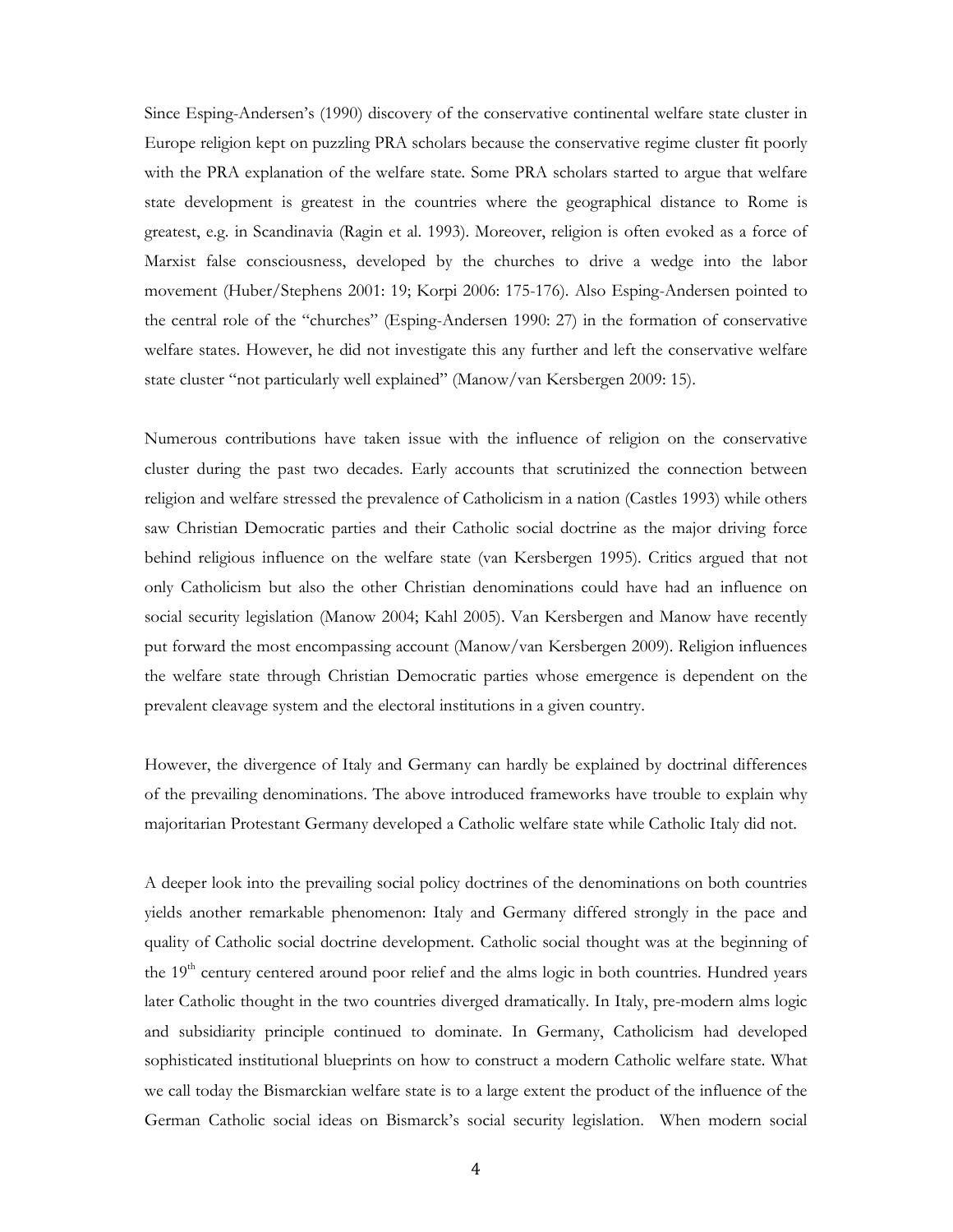Catholic teaching finally came to Italy and was inserted into the official body of church doctrine with Rerum Novarum (1891), it had to be imported from Germany (Misner 1992). It is no surprise that Lynch "finds little evidence that Christian Democracy has determined the shape of the Italian welfare state through the mechanism of parties that carry and enforce a particular set of socio-religious doctrines" (Lynch 2009: 114). Neither a party nor a doctrine existed.

The surprising aspect is not only that the very same institution and religion developed two strongly diverging templates for social welfare in the countries at roughly the same time but even more so that this modernization happened in Germany while orthodoxy prevailed in Italy. The chances of Catholicism to develop a modern social doctrine and to leave an imprint on modern welfare legislation should have been much better in Catholic Italy than in the mixed denominational Germany. Through a series of doctrinal developments during the last quarter of the 19<sup>th</sup> century (*Sillabus of Erroros, Non Expedite*), the Vatican maintained tremendous social control over the Italian population. In contrast, in Germany, all important governing institutions were Protestant. Catholics were a minority (roughly one third of the population), concentrated in the south, the west and in some Eastern pockets. The administration, the officer corps, the education system, the emperor and Bismarck, all were vivid followers of cultural Protestantism (*Kulturprotestantismus*) which should become the empire's master culture (*Leitkultur*).

The approaches that see a connection between religion and the welfare state assume implicitly that religions have predefined and fixed systems of welfare ideas that remain constant over time. None of the approaches looks at the formation of the doctrine process itself (a partial exception is Kahl 2006). To develop an approach that can explain how different welfare doctrines develop in different countries would help to come better to terms not only with the influence of religion on social policy but with a much greater question: what role do ideas play in politics? While no one would dare to say today anymore that ideas do not matter in politics, we still know astonishingly little about the circumstances under which they matter. To be more precise, why do they matter in some cases but not in others?

### **A theoretical framework of ideational cycles**

Ideas are no longer a variable that we can "pass over in silence" (Carstensen 2011: 147). The past two decades have seen a flourishing of ideational contributions in political science. But why would an ideational approach be helpful when dealing with the influence of religious social doctrine on the welfare state?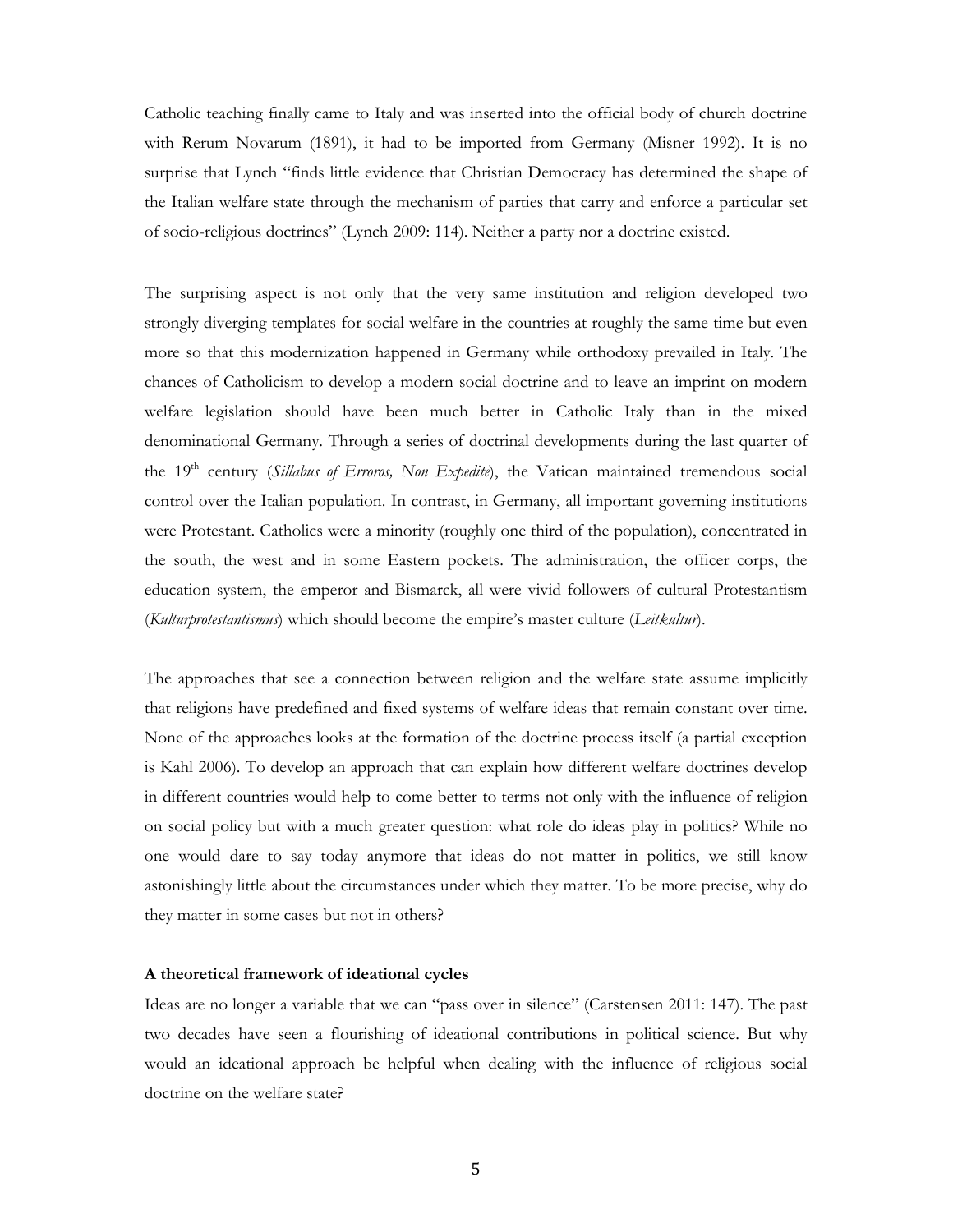First because religion is a system of ideas (Durkheim 2008 [1914]: 62) and hence analyzing religious social teaching means to analyze ideas. Second because Weber, who witnessed the formation of the first modern welfare legislation as a contemporary, remarked that "welfare and economic politics" are conflicts "not only, as we like to believe so much today, between 'class interests', but also between worldviews"(Weber 1973 [1917]: 192). Weber observed that decisions made in response to socioeconomic questions are subject to "last highest personal axioms of creed and value ideas" (Weber 1973 [1917]: 192). As a consequence, the fight over social and economic policy is a battle of ideas. However, in order to get the full picture of the impact of religion on welfare formation, the focus can not only rest on the formative process of social security ideas. It must be complemented by an analysis of how these ideas influence legislation. This recalls Baldwin's powerful statement that "the welfare state is a series of laws, a framework of legislation. To study its origins and development is to deal in legislative and political history. Social issues play an important role here, but only as filtered through the parliamentary membrane" (Baldwin 1990: 53).

Contemporary analysis of the role of ideas in political science originates in the field of comparative political economy. Following Peter Hall's (1993) work on policy paradigms, most ideational scholarship scrutinizes how hegemonic idea sets (usually two and usually they are Keynesianism and Neo-Liberalism) alternate (Berman 1998; Blyth 2001; 2002). The key for alternation from one paradigm to another is often identified as an external shock in which the old hegemonic idea loses legitimacy and opens a window of opportunity for the new idea to take over (Hall 1993: 291).

This model is Westminster centric, as it suffers from a bias on the policymaking process in the Westminster parliamentary systems, where clear majorities alternate and can impose new policy paradigms without engaging in compromises. There exist however situations, especially in the consocational democracies of continental Europe, in which other patterns of ideational competition emerge. One is a situation in which two major idea sets are present but neither of them can reach a dominant hegemonic position. This is the situation of a frozen bi-polar ideational world. The second is a multi-polar ideational situation in which more than two ideas compete. This entails ideational coalition building and ideational compromise. The first situation is one of vicious ideational competition, the second one virtuous ideational competition.

If considerable functional pressures are exerted on the existing ideational landscape (e.g. through industrialization, urbanization) and, a political competitor incorporates an answer to these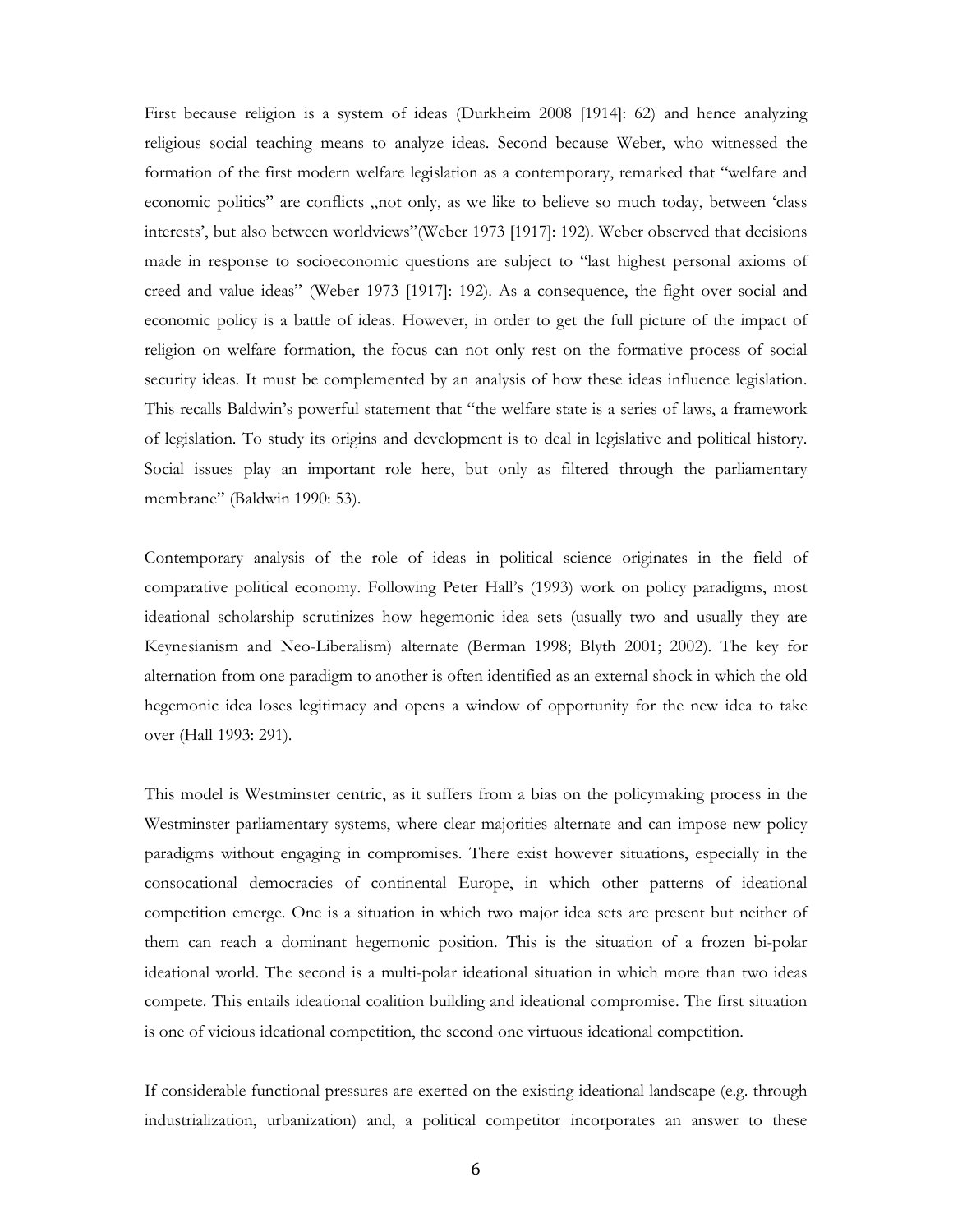pressures into his political ideas, then the other political players have to respond by updating their programmatic ideas as well. If they fail to do so, they will be side-lined or look out-dated in the political competition. Therefore, when one party updates, modernizes or adapts its programmatic ideas to new contextual conditions, this exerts considerable competitive pressure on the others. What happens next is that the other political players also start to update their ideas. I call this phenomenon a virtuous cycle of ideational competition.

It is also possible that such a cycle does not unfold in light of functional pressures on the system. A stalemate or clear-cut and frozen power relations between the parties can lead to a vicious cycle of ideational competition. During vicious cycles of ideational competition none of the political actors departs from the status quo in response to a new contextual challenge and, hence, no modern ideas regarding the contextual issue are generated. While one situation leads to progress, the other one results in stasis.

The two situations mentioned above crystallize in the two cases of early modern social security formation that this paper scrutinizes. In Germany, the accelerated functional pressures of industrialization from the mid-19<sup>th</sup> century onwards gave rise to a new social stratus, that of the industrial worker. Facilitated through the proliferation of Marx's ideas, this new social stratus threatened to form a new coherent subculture based on the socialist worldview. This was alarming for the other existing subcultures and worldviews and they responded by developing their own ideas on social security in congruence with their worldviews (Social Catholicism, Conservative Protestant State Socialism, and Social Liberalism). The functional pressures of industrialization, and their ideational politicization through Marx, triggered a virtuous cycle of ideational competition on modern welfare ideas in Germany. Once the first political exponent of a worldview (Bismarck) made a step to implement his ideas in welfare legislation, the others had to follow suit in order not to become sidelined. At the end, the first modern welfare state emerged in Germany. In Italy, contrastingly, the unification of the nation led to a bi-polar rivalry between liberal state and church. Neither of the two could establish hegemony over the other. This bi-polar stalemate led to a vicious cycle of ideational competition in which neither power generated modern welfare state ideas as a response to the functional pressures generated through industrialization and liberal de-corporation of society in the  $19<sup>th</sup>$  century.

### **Catholicism enters a virtuous cycle of ideational competition in Germany**

Why was Marx convinced that the revolution would take place in Germany (instead of Russia)? The answer lies in the pace and fury with which capitalist industrialization unleashed in Germany.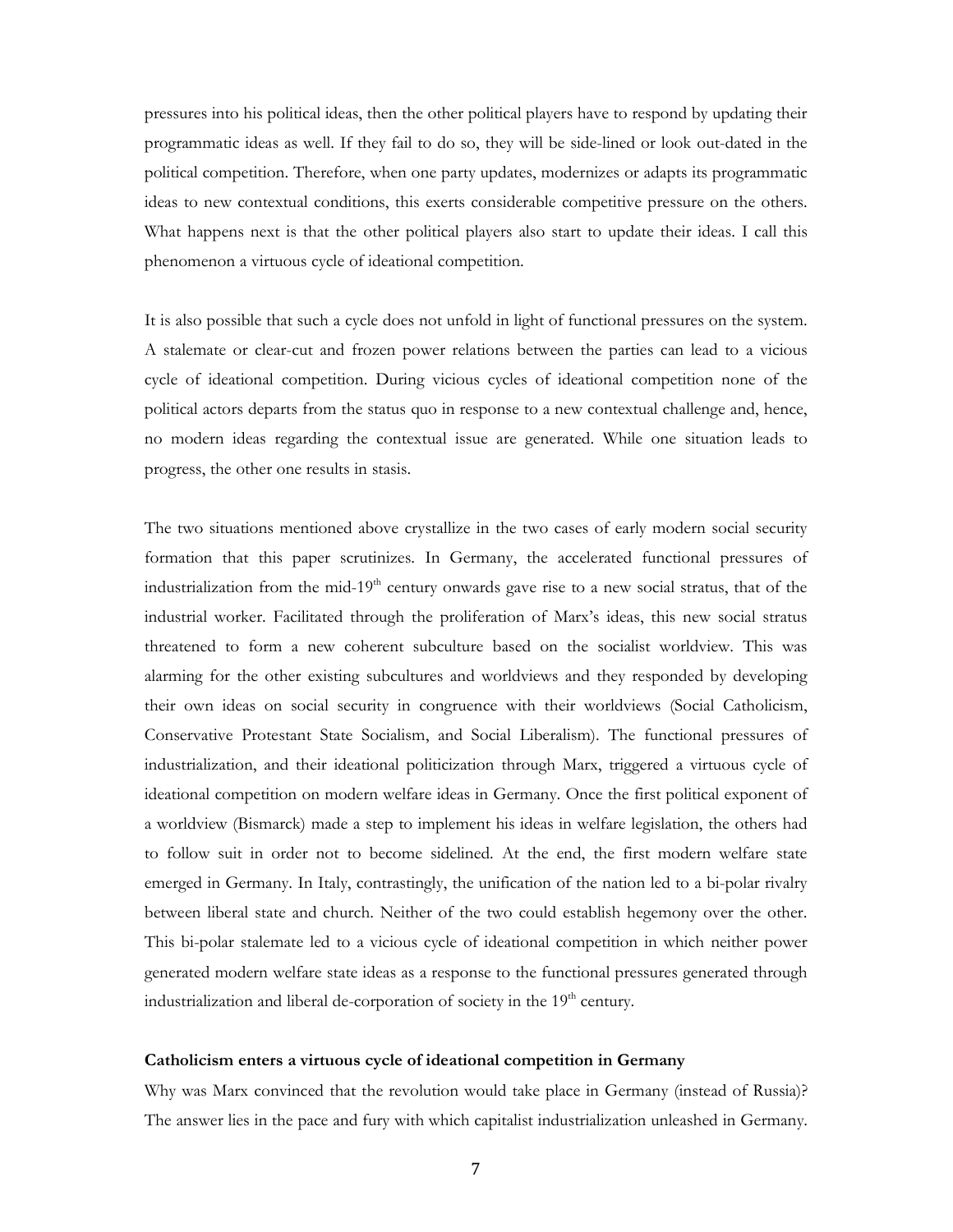A Prussian agrarian reform of 1807 abolished peasant serfdom but at the same time freed the landholders from any social responsibilities vis-à-vis his workers. This meant the "destruction of the peasant as a dependent but highly entitled estate" as Böhme (1978: 22) comments. The result was that "[p]ropertyless, uprooted, homeless, belonging neither to the state nor an estate, almost half of the inhabitants of the German population lived in misery" (Böhme 1978: 22). The agrarian reform freed vast labor resources for the upcoming industrialization (Abelshauser 2005: 26). Furthermore, a series of commercial reforms were enacted in Prussia and most German states, whereby old legal monopolies and prerogatives such as the guild system of the crafts were dismantled. This led to a constant process of "decorporation of society" (Abelshauser 2005: 31). The creation of the German customs union (Zollverein) between all German states in 1834 "finally created a vast internal market, one of the most important steps in the development of market forces in Germany" (Abelshauser 2005: 26).

When industrialization took off towards the mid of the 19<sup>th</sup> century, the now freed but job and income-less masses flowed into the industrial centers. The growth of German cities was massive. Berlin doubled from 412,000 inhabitants in 1850, to 826,000 only twenty years later and had 2,071,000 inhabitants in 1910 (Hohorst et al. 1978: 45). The social situation in the rapidly growing cities was horrible. Deprivation, disease, poor hygienic conditions and housing shortage were omnipresent. Much of todays inner city parts of Berlin were slums during the last half of the  $19<sup>th</sup>$ century. Child mortality was at one third of all new born (Hohorst et al. 1978: 36-37).

Catholic social thinkers at first replied to this troubling situation with more orthodoxy. If the social situation was deteriorating and a whole social stratus was entering deep deprivation then this was not the fault of the new system of socioeconomic organization but the fault of declining faith. People got side-tracked by secular ideas. The deterioration of the socioeconomic situation and the de-corporation of society was the divine punishment for this (Langhorst/Stegmann 2005: 619).

Medieval times were idealized and romanticized by the German episcopate. Adam Heinrich Müller (1779-1829), one of the most prominent German Catholic social thinkers of that time, was convinced that in medieval times,

<sup>[</sup>t]he vast mass of the people was protected, through the preservation of the countless natural and individual associations, authorities, families, communities, estates that everyone belonged to, protected against the decay of his own forcesand for the real abandoned, frail, displaced and for the few that are homeless, the Church took care. (Müller cited in Stegmann/Langhorst 2005: 619).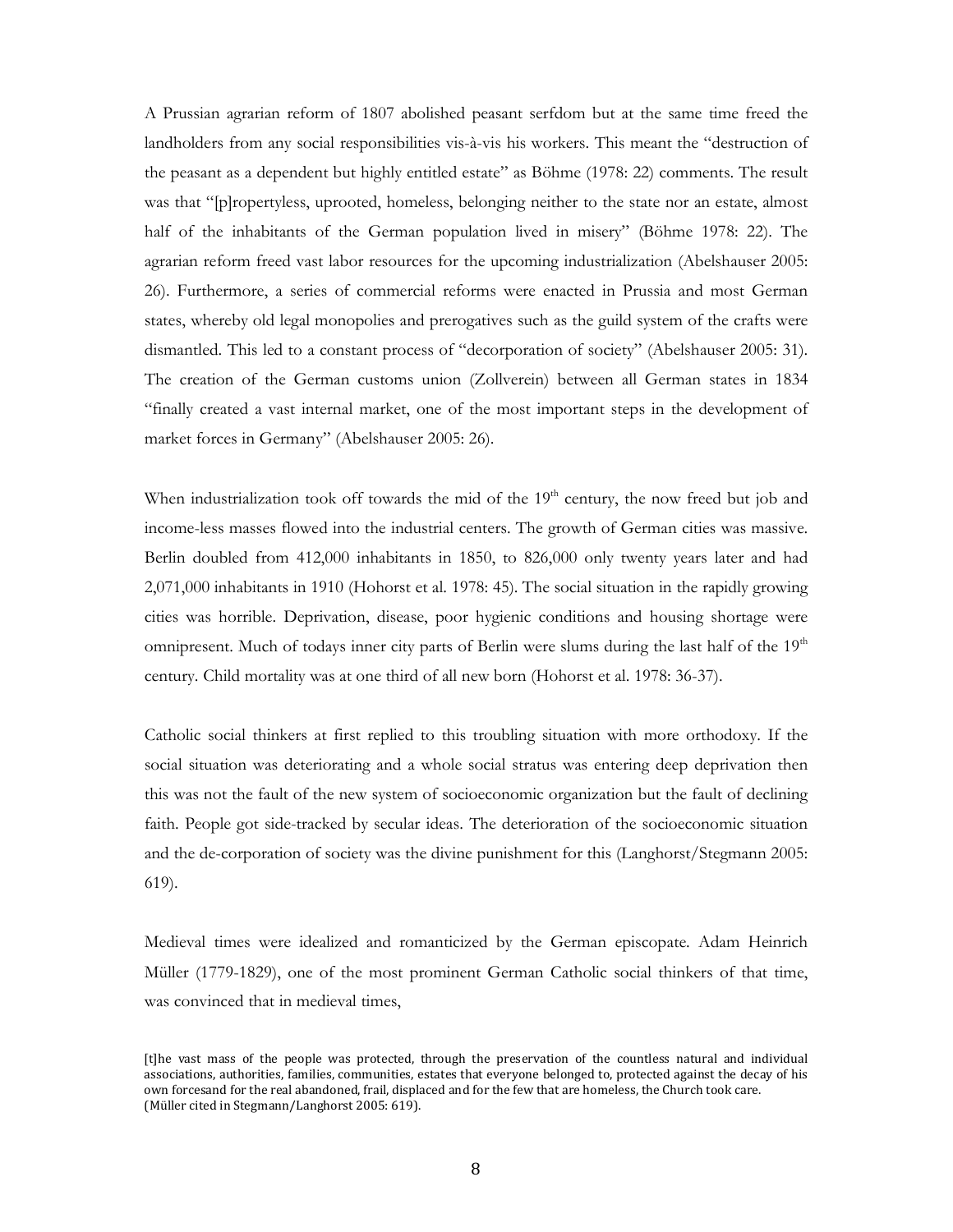The Catholic prescription to restore this situation was simple: liberal thought, individualism and secularization had to be eradicated, then the old social fabric would restore itself.

However, the rapid industrialization did not only bring about relative deprivation but formed a whole new social stratus in society. Through the writings of Marx and Engels the industrial workers became an increasingly conscious class. Ever more Catholic workers started to defect from Catholicism to Marxism. Becoming member of the German socialist party required in the  $19<sup>th</sup>$  century still the revoking of faith and to exit the church.

On the other side of the political spectrum Bismarck and his conservative Protestant subculture, started to think aloud about the welfare sate as a tool for nation-building. When Bismarck started his unification project, Germany was little more than a patch work (*Flickenteppich*), made out of numerous small states and city states. It was strongly divided along territorial, regional and denominational lines. Citizens had multiple loyalities – the local ruler, the guilds, the feudal lord and the churches (Blackbourn 1998: XVI).

Bismarck's unification of the German territory through three successive wars neither brought him the loyalty of the conquered people nor a ready made German nation (Smith 1995: 35). The empire was instead divided along subcultures. Each of these subcultures was held together by a worldview and organized through a dense web of civil society association that accompanied their members from "the cradle to the grave". At the top of each subculture stood a political party that represented the interest of the subculture and its worldview. The four major subcultures, conservative Protestantism, liberal Protestantism, Catholicsm and socialism (Lepsius 1993: 33), did not automatically dissolve within the new Protestant Prussian conservative master culture but proved to be highly resilient (see figure one). This was tricky for Bismarck because the empire, albeit always described as an authoritarian monarchy, had surprisingly open electoral institutions. The constitution from 1971 gave every man older than 25 the right to vote, regardless of property, literacy or profession. When drafting the constitution, Bismarck's plan had been to rally popular support through elections whenever he needed it for his politics. Convinced of his charismatic leadership, not being responsible to the Reichstag, and having the possibility to dissolve parliament whenever he needed to, he thought to be equipped enough to legislate without much strings attached. This was a serious miscalculation. Legislating became for Bismarck much trickier then he had thought.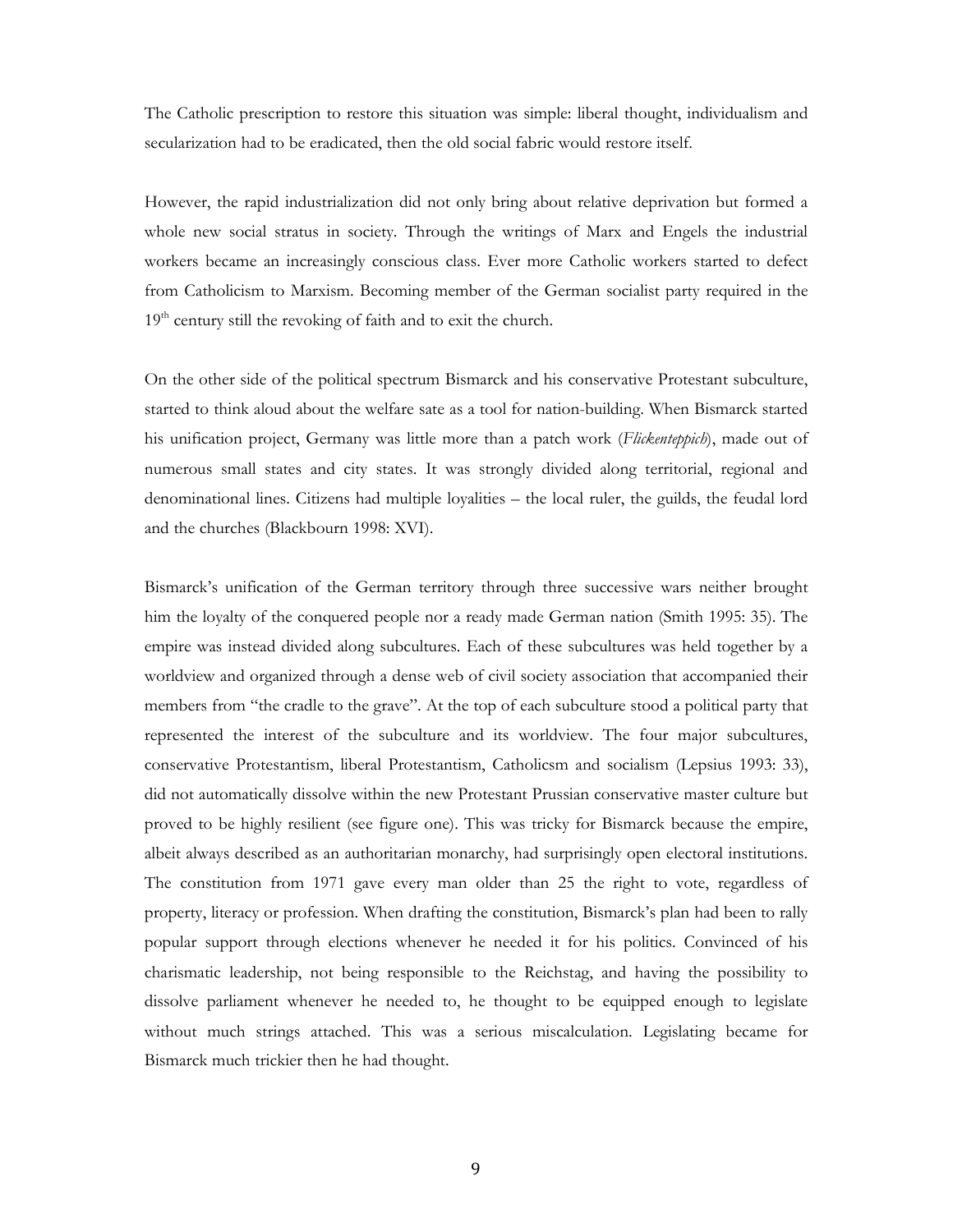Percentage of votes cast for each subculture.



Data from Lepsius, M. R. (1993) p. 33.

The introduction of social legislation was meant as a lever to crack the cohesion of the other subcultures, a political tool to bind citizens and the emerging working classes closer to the empire. Following its external territorial consolidation through war, Bismarck now aimed at the "internal furnishing of the Empire" (Bismarck 1881: 64). Alongside the repressive laws, against Catholics during the 1870s and socialists during the 1880s (the stick), welfare was the soft complement (the carrot) that aimed at wooing the workers away from the other subcultures (Ritter 1982: 44). This shines through in the imperial social message from  $17<sup>th</sup>$  November 1881 which purports: "that the healing of the social damages can not only be reached through repression of social democratic riots, but that simultaneously the wellbeing of the worker has to be positively cultivated." (Bismarck 1881: 63)

The ideational competition between Bismarck and the socialists for the best answer to the workers question put the prevailing orthodox romanticism of German Catholicism under severe pressure. Ideational competition started to unfold.

Representative for the impact of the ideational competition on the evolution of Catholic social thought in Germany is the development of the social thinking of Bishop Emmanuel von Ketteler. At first Ketteler interpreted the relative deprivation of large parts of the German population like his fellow Catholic social thinkers in purely theological terms. In 1848 he still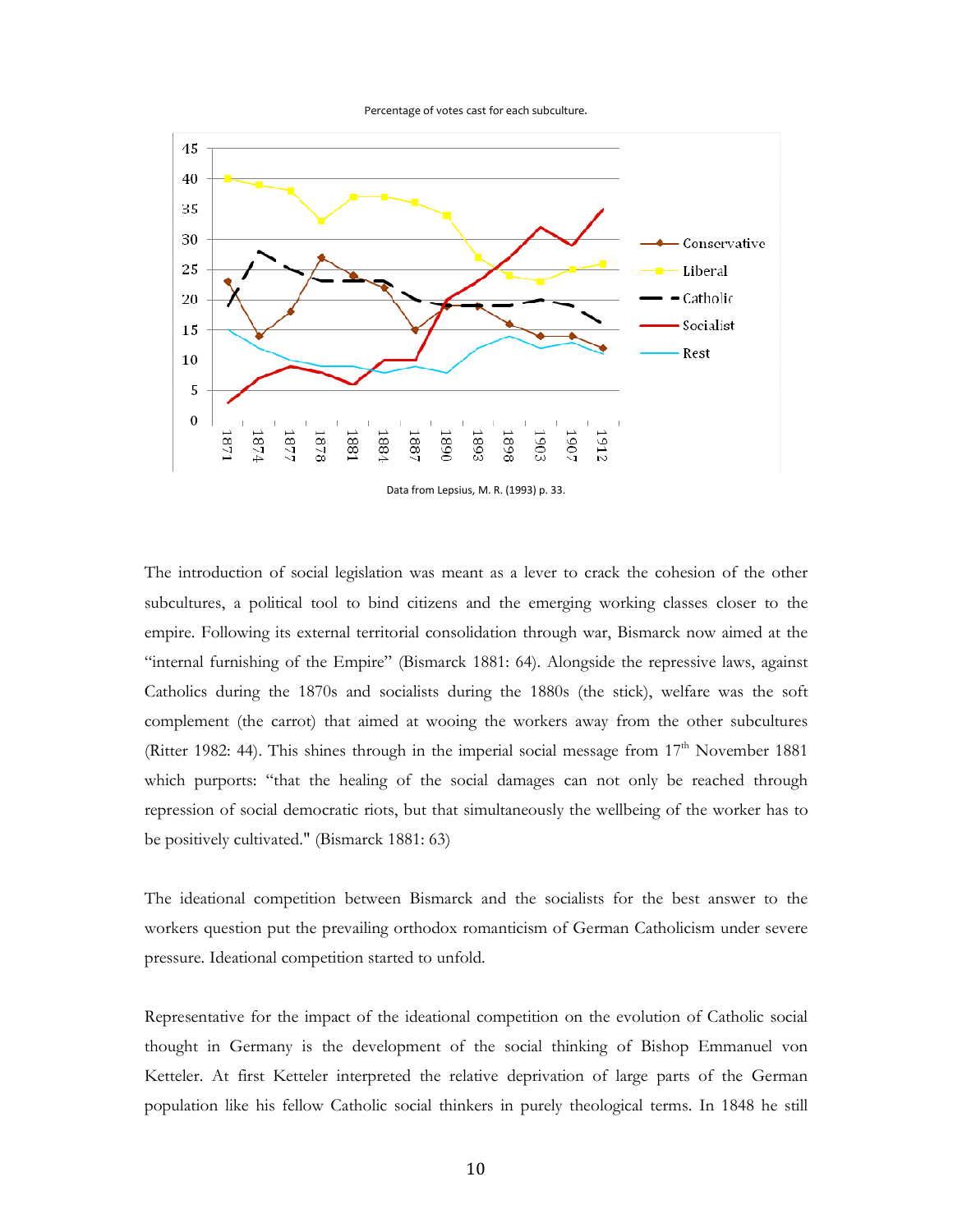concluded that "the apostation from Christianity has brought misfortune over us, only the return to Christianity can help us" (Ketteler 1848: 160).

Under the impression of the advent of Marxist thinking and the growth of Lassalle's socialist movement his thinking changed. Ketteler was impressed by the ideational developments on the left. He exchanged anonymous letters with the head of the general German workers association (*Allgemeniner Deutscher Arbeiterverein*) Friedrich Lassalle, the first social-democratic association in Germany (also Bismarck met with Lassalle in secrecy). Also Franz Hintze (1851-1921), who later became a leading figure of German social Catholicism, formed his capitalist criticism "after intensive reading of 'Das Kapital' from Marx" (Stegmann/Langhorst 2005: 646).

Driven by ideational competitive pressures, that the ideas of the left had triggered, Ketteler transformed from a representative of orthodox romantic Catholic social teaching into one of the most prominent promoters of a modern Catholic welfare state in Germany. From the 1860s onwards Ketteler saw the social question as being increasingly triggered by modern industrialized capitalism. In his book of 1864 *The Labor Question and Christianity* he states that:

However, in 1864 pope Pius IX published the syllabus of errors. It heavily condemned any form of liberalism and socialism. Together with Lassalle's death in a duel, and the subsequent orthodox-Marxist developments within the German worker's association, this led to an alienation between Catholicism and the left in the German empire. The syllabus of errors termed socialism as "pests" (Syllabus of Errors 1846: IV) and Ketteler followed suit by proclaiming that socialism was "[o]ne of the most rotten obliquities of the human mind" (Ketteler 1871, cited in Görner 1986: 162).

This was the watershed for the development of German Catholic social teaching. Reactionary approaches that aimed at a wholesale establishment of the old medieval corporate social order were abandoned as unrealistic or too dangerous and in light of Marxist radicalization of the German workers movement. If German Catholicism wanted to leave an imprint on Bismarck's social security formation it had to react quickly.

There can no longer be any doubt that the whole material existence of almost the entire working classes, by far the majority of all persons in the modern states, the existence of their families, their daily worries about the very bread required for the subsistence of a man, his wife and children, is exposed to every fluctuation of the markets and the market prices. I do not know of anything that is more lamentable than this fact. What feelings must this invoke in these poor people who depend with everything they need, everything they love on the daily market price! This is the slave market of our liberal Europe, cut out according to the pattern set by our humane, enlightened, anti-Christian liberalism and Free-Masonry! (von Ketteler 1864: 20).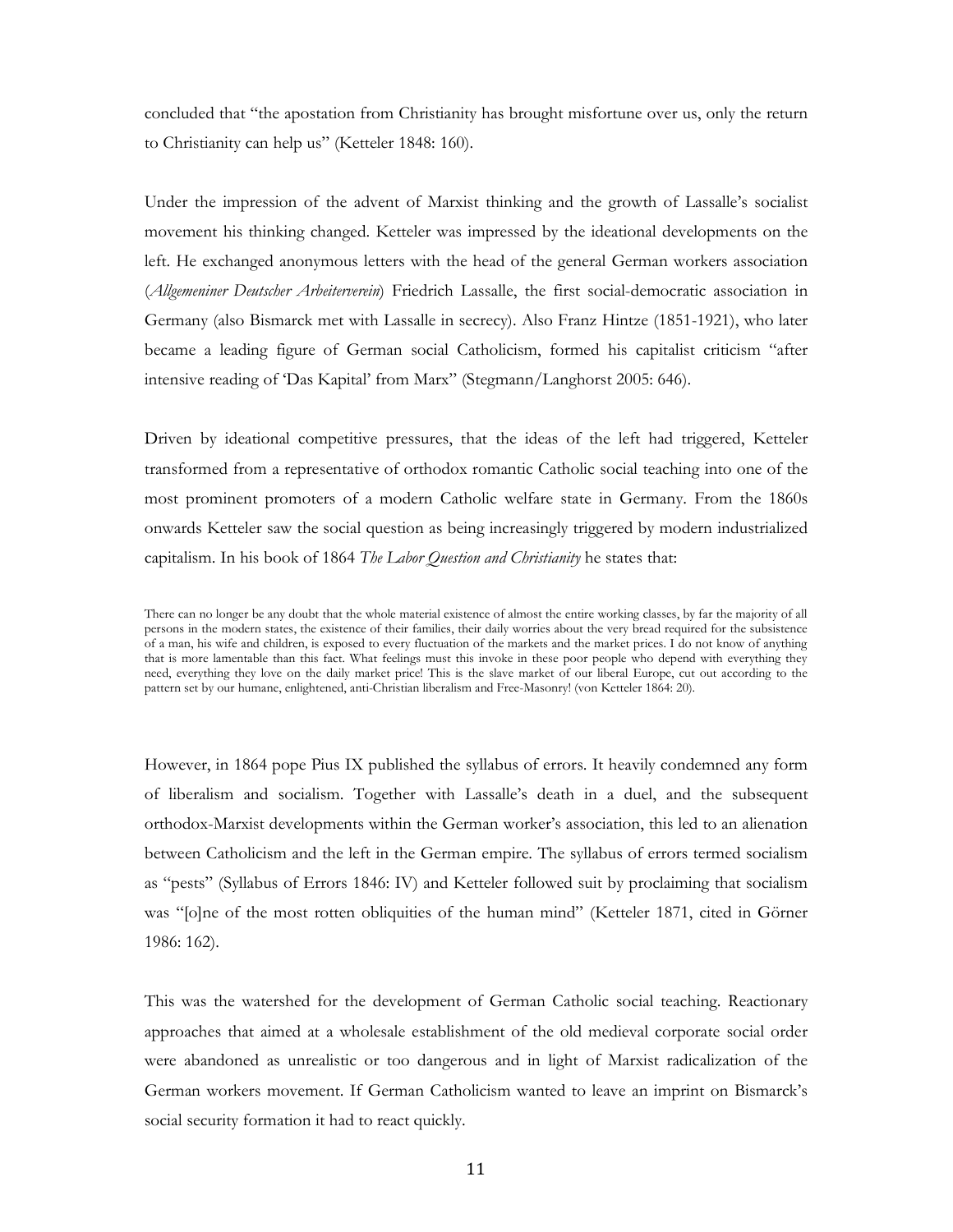Ketteler lobbied the Catholic congress (*Katholikentag*), the annual major rally of German Catholicism, in 1869 to open a section dedicated to finding a modern Catholic answer to the workers question (Görner 1986: 165). Ketteler also lobbied the episcopate for the introduction of mandatory economic training for clergy. Not only did he press for doctrine development but also modernized the organizational capacity of the church. As Blackbourn assesses, "[t]he machinery of the Church (Max Weber) showed how Catholicism adapted the forms, if not the content, of the age of progress" and he concludes that "Catholic Germany boasted an array of lay associations without equal in Europe" (Blackbourn 1998: 298; 301).

Kettler's organizational efforts cumulated in the formation of the Center Party (Zentrum) in 1870. The foundational manifesto lists nine bullet points, of which two are dedicated to social reform (Söster Programm 1870: 56). While the first one of these enshrines the Center Party's commitment to strive for mediation between capital, landed estates and workers, the second one proclaims "[f]reedom for all lawful solutions of the social tasks. Abolition of those mischiefs, which threaten the worker with moral or physical ruin" (Söster Programm 1870: 56).

The organizational and ideological transformations within Catholicism did not go unnoticed by the ones that had triggered the ideational competition in the first place. Marx wrote to Engels in 1869 infuriated about the efforts of the Catholics that

Bismarck called the Catholics from now on the black international (*Schwarze Internationale*) in reference to the socialist international and the black cloth of Catholic clergy (Matthoefer et al. 2001). The liberals responded to all this by increasing their efforts to build up a network of liberal workers unions (*Hirsch Dunkerschen Gewerkvereine*) and by developing social liberal thought further.

### **Modern social security legislation in Germany**

The welfare state in Germany was born out of three major packages of laws: health insurance in 1883, statuary accident insurance in 1884, and old age and invalidity insurance in 1889. The laws made Germany a "pioneer" (Ritter 1997: 684) and the first country world wide to have a welfare state (Hennock 2007: 6).

During this tour through Belgium, layover in Aachen and cruise up the Rhine, I convinced myself that especially in the Catholic areas we have to go against the clerics. I will work through the International on these matters. The dogs flirt with the labor question (e.g. Bishop Ketteler in Mainz, the clerics on the Düsseldorf congress etc.) where it deems them appropriate (Marx 1869: 165).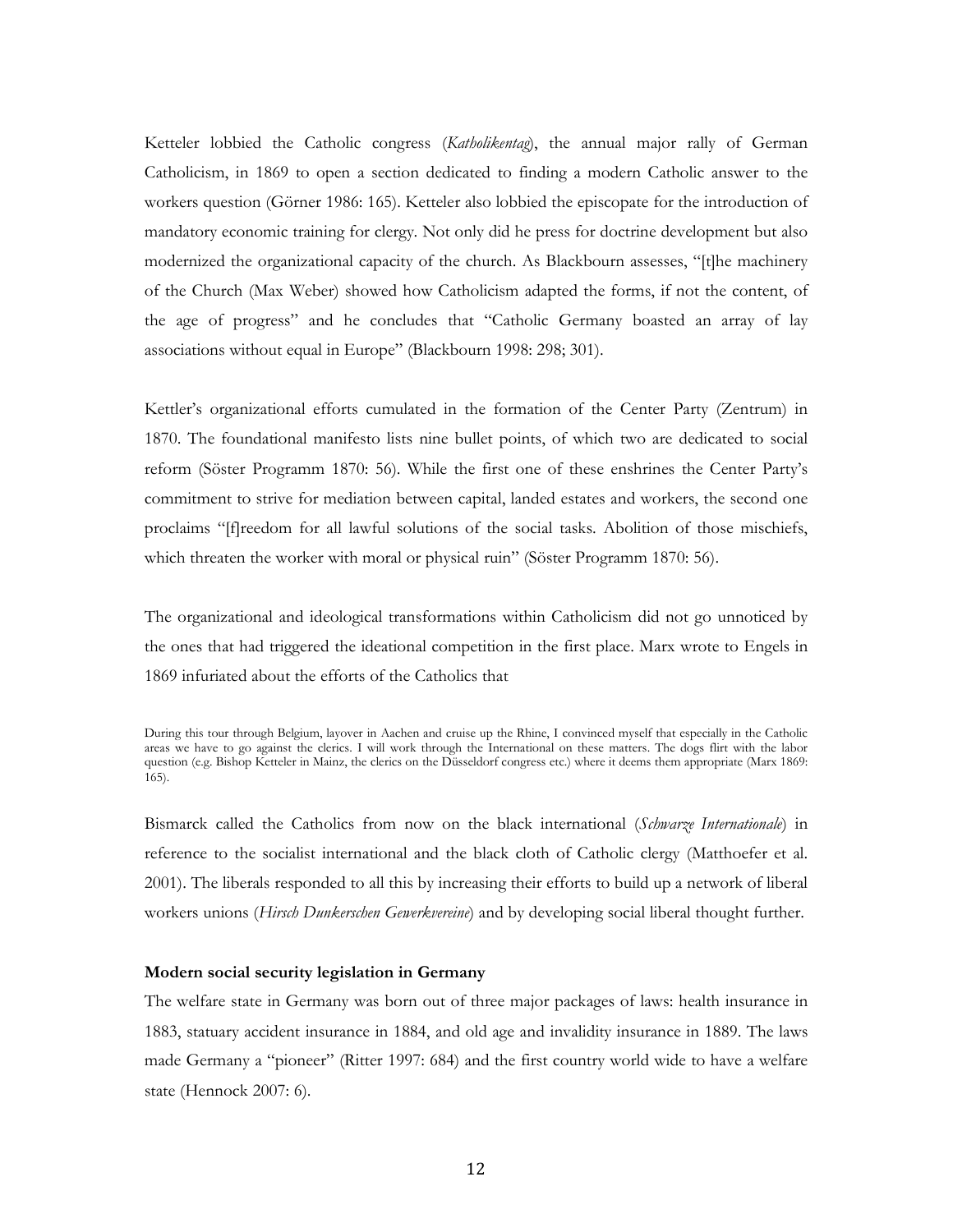The conservative subculture and Bismarck were not only anti-socialist but had through the founders crisis (1872-1873), the first capitalist bust in Germany, become strongly anti-liberal. Adolf Stöcker, one of the most prominent exponents of the Conservative camp, expressed at a party rally that

"[f]ree concurrence of forces, unlimited competition for existence, the cold law of supply and demand, the disdainful axiom that labor is a commodity: These are the fraternal ideas, with which a false liberalism dehumanizes economic life and destroyes the social community." (Stoecker 1881: 98)

For the "social conservative workers policy" (Ayass et al. 2003: XXV) to work it was essential to inhibit the emancipation of the workers while simultaneously improving their status. Therefore, Bismarck fiercely opposed national codification of work protection and collective bargaining rights while promoting patriachical welfare from above (Bismarck 1882). Patriarchy was central in Bismarck's programmatic ideas. In a Reichstag speech in 1889, Bismarck puts forward that "[a]n old man, who cannot work, somehow has to live and be fed, if one can speak of a patriarchic relationship at all" (Bismarck 1889: 674). Bismarck wanted the workers to be integrated in the dominant conservative Protestant subculture and worldview as subjects, as *Untertanen* in Heinrich Mann's words (Mann 1918), not as uncomfortable partners. For Bismarck, social security had to avoid sparking emancipatory tendencies among the working class, and allow for a maximum of control of the new policy by the central state while also making sure that the welfare recipients understood that they derived their benefits from the benevolent leaders of the Protestant subculture. Welfare had to be centralized, under the control of the empire's central administration and completely state financed.

This outcome was never achieved. Bismarck was so furious about the result of his welfare policies that he did not mention his great social security with a single word in his memoires (Bismarck 1999 [1898]). Bismarck regarded health insurance as a "child foisted on to him" whereas he described old age and invalidity pensions as a "parliamentarian and privy councilor changeling" (Bismarck quoted in Ritter, 1982: 42). Despite that most scholars and the public alike call the German welfare state (and most other continental European welfare states) Bismarckian (Bonoli/Palier 2007; Clegg 2007; Natali/Rhodes 2004), these systems have little to do with Bismarck's original intensions. How come?

The watering down of Bismarck's bills can certainly not be attributed to the socialists. During the 1880s German socialism embraced maximalist positions of orthodox Marxism. The leading social democratic newspaper *Der Sozialdemokrat* consequently announced that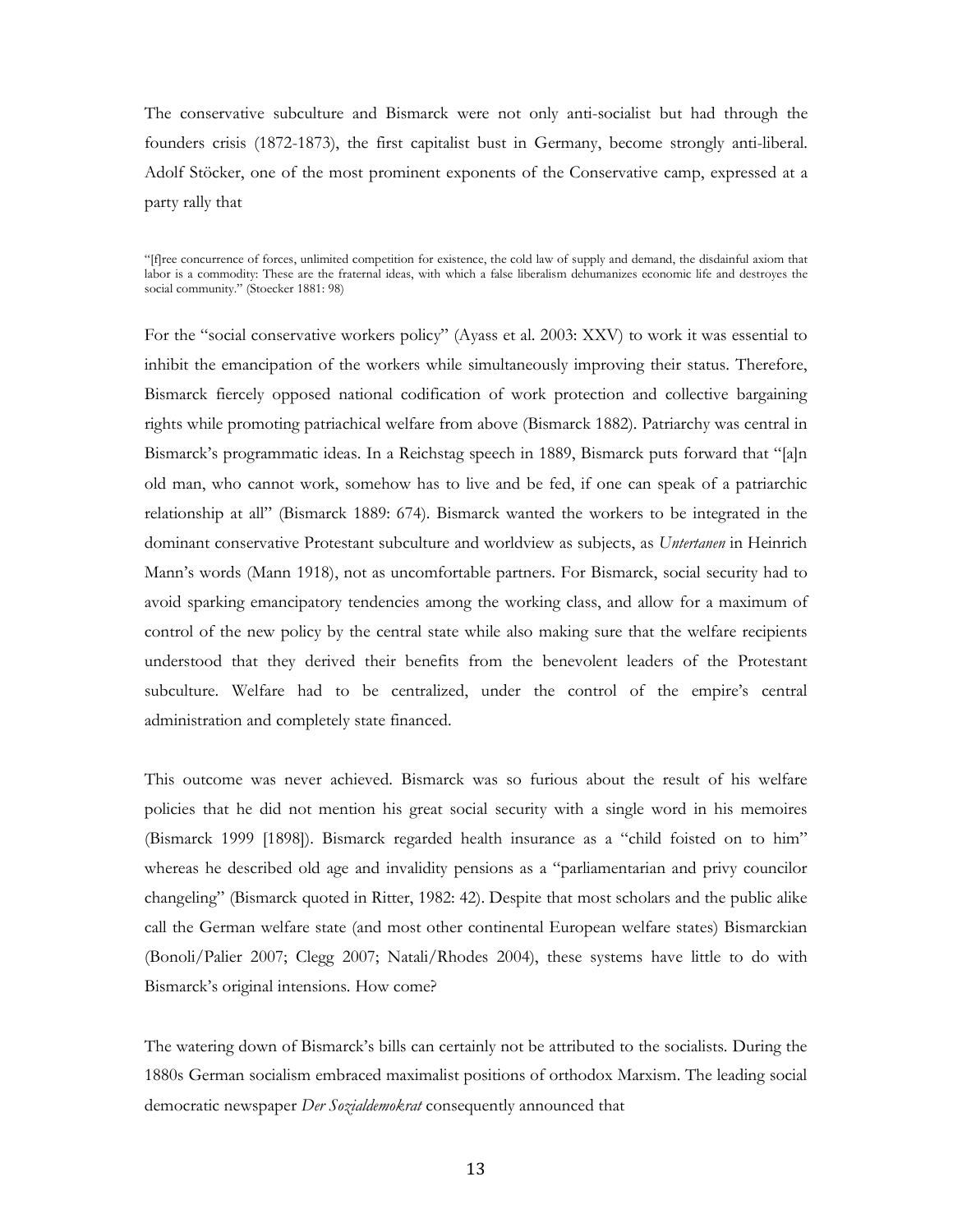Never will we, for a lentil dish of an accident and invalidity insurance of highly dubious value, give up the right of the people to work and existence nor the right and the duty of the people to enforce their claims in an emergency situation through violence. This is the proud answer of Social Democracy to the message from the Kaiser (Der Sozialdemokrat 1881: 88).

Consequently, the socialists voted against all of the social security laws of the 1880s (Härendel/Peterle 2004: XLIII).

The liberal camp had also no great influence on the legislation. Early attempts of liberal social security legislation had failed in the 1870s and the founders-crisis (*Gründerkrise*), the first capitalist bust in Germany, had discredited liberal thought fundamentally in the empire. Bismarck did not search for the support of the Liberals on social security legislation and only the national rightwing liberals voted in favor of the legislation while left liberals voted against it (Haerendel/Peterle 2004: XLIII).

The Catholic subculture was the only one that had the power to water down Bismarck's reform proposals. Well organized and cohesive through Bismarck's existential attacks during the culture war (*Kulturkampf*), the Catholic center party and the clergy were determined to make Bismarckian social security legislation more Catholic and less Protestant.

The center party favored social security organized through cooperations along vocational lines (Berufsgenossenschaften) which translated the medieval corporatist logic of organization into modern capitalism. Only in the long run should this lead to a "reorganisation of society on the foundations of corporatist institutions, [...], and to prepare the restauration of the Christian world order" (Germania 1885: 271) as a congregation of the leading social policy experts in the Center Party concluded. Catholic Social policy experts like Hertling argued for mutual organizations with compulsory membership as carriers for social security (Berufsgenossenschaften) because they were based on "organically grown" (Hertling 1883: 131) forms of social security organizations like the Knappschaften for miners or the Guilds for craftsmen. The organization should be completely decoupled from the state through "total self-administration" by "the insured and the contributing employers". The state instead, should "confine itself to the necessary surveillance" (Germania 1885: 273) of the insurance bodies. The Center Party wanted social security to be financed equally by employers and employees as "[i]t is in the very nature of the relationship between employers and employees that the former contribute to the insurances of the latter" (Germania 1885: 273) as the Germania, the major Catholic newspaper, summarized.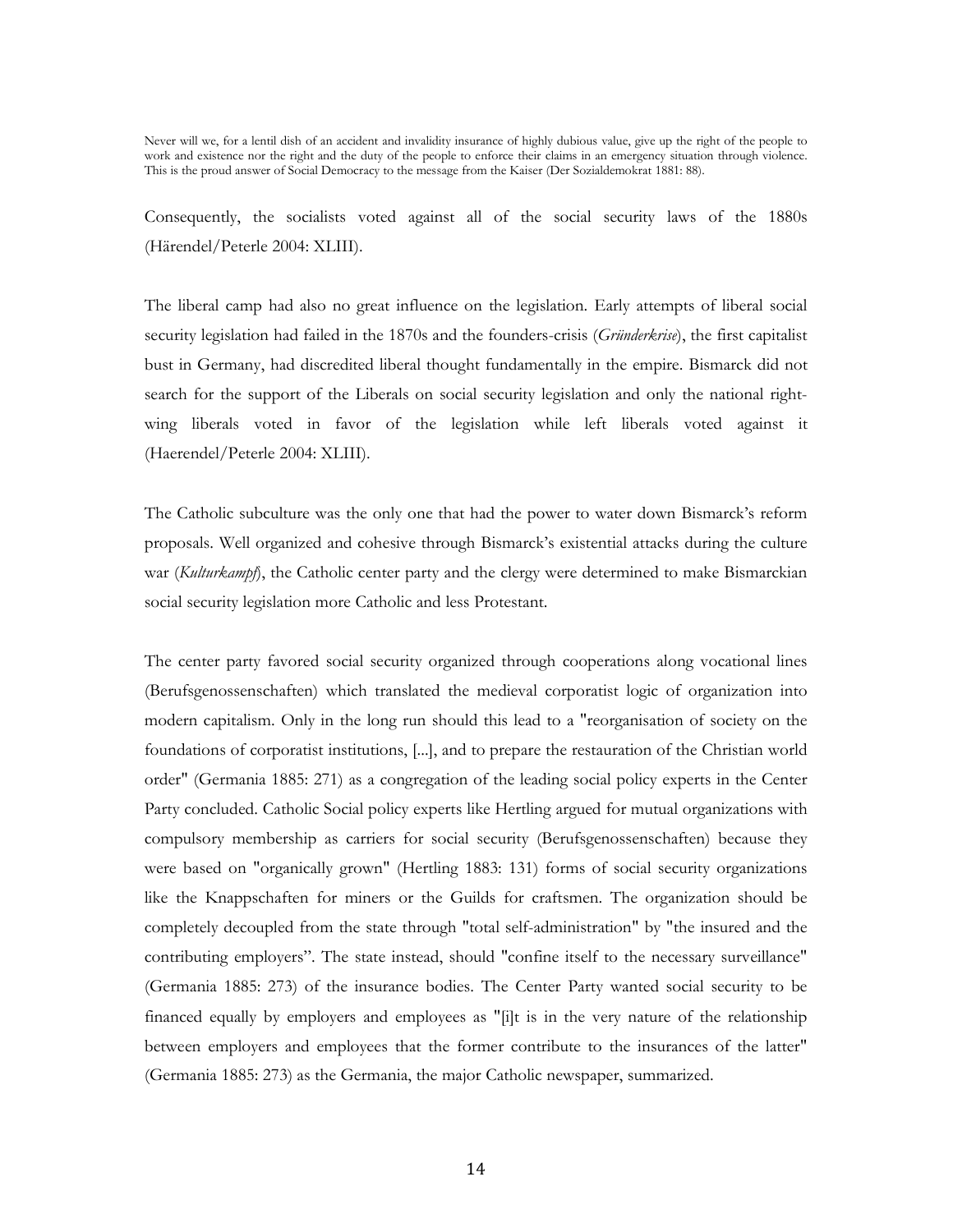Looking at the final legislation one can see that Catholicism managed to leave a strong imprint on the legislation. The final insurance system was not exclusively state funded and organized through a centralized insurance agency (*Reichsversicherungsanstalt*) and a federal tax but instead self administered by capital and labor and segmented along occupational lines, in line with the subsidiarity principle of Catholic social thought. The social security legislation of the 1880s is largely congruent with the provisions of Rerum Novarum issued in 1891.

### **A Vicious Cycle of Ideational Competition: Social Catholicism in Italy**

Germany was unified by Prussia, Italy by Piedmont. Through a series of wars during the last half of the 19<sup>th</sup> century the Piedmontese rulers, the house of Savoy and their political mastermind Cavour (the Italian version of Bismarck) unified the patchwork of Italian states that had spread out over the peninsula since medieval times.

The unification processes in Italy and Germany differed however on the religious component. In Germany the Prussian state expanded its territory, backed by a strong Protestant Prussian state church, which was closely tied to the court and the ruling elites of Prussia. The culture war between this hegemonic Protestant culture that dominated all state institutions and the Catholic minority in the empire, was fierce but lasted only for a decade (1871-1878). Afterwards both sides accepted cohabitation and Bismarck even openly searched for Catholic support when he went on to suppress the socialists. In Italy, the scenario was different. Cavour unified Italy at the expense of the Vatican territory. At the beginning of the 19<sup>th</sup> century the Vatican state had still occupied most of the middle part of the Italian peninsula, roughly one third of Italy's territory. When the Italian state was proclaimed in 1861, the papal territories had been circumscribed to the Roman city walls. Ten years later, when unification was completed and the capital moved to Rome, the pope had to withdraw into the Vatican city. Out of protest Pius IX did not leave the compound till he died.

The retaliation of the Vatican for this humiliation was devastating. The Catholic church "did all it could to rob the Italian state of its legitimacy" (Kertzer 2000: 205). Pope Pius IX shifted the church's strategy away from temporal power over territory towards an increase in divine powers over people and the church apparatus. The plan was to increase the grip over the hearts and minds of the Italian people. Central to this were three doctrinal developments during the 1860s: the syllabus of errors, papal infallibility and the non expedite. This was supplemented with a Catholic counter-offensive against liberalism in society by fostering new features of the Catholic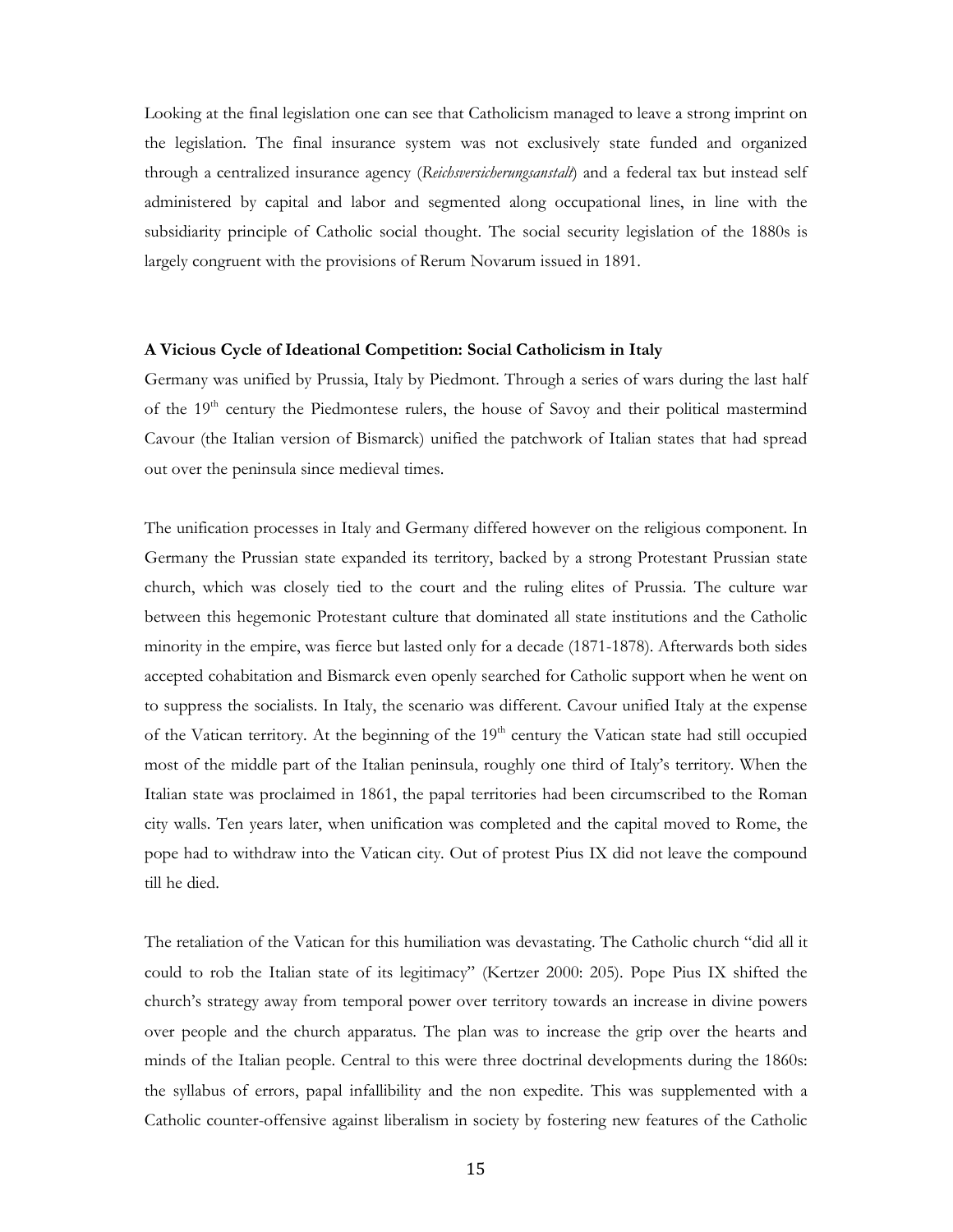creed, such as the virgin mary cult that was sparked around the same time as the doctrinal codification of the immaculate conception.

Pope Pius IX issued the encyclical Quanta Cura in 1864 containing the Syllabus of Errors which "upheld the temporal power of his Holiness, denounced liberalism as an anathema, and made Catholicism incompatible with nationalism." (Kelikian 2002: 46). The syllabus was a sharp condemnation of liberalism, rationalism and the modern nation state through a list of 80 prominent liberal statements that were condemned. The syllabus argued fiercely against the abolition of the "temporal power of which the Apostolic See is possessed" (Syllabus of Errors 1864: 76) and declared it also as wrong that "[i]n the case of conflicting laws enacted by the two powers, the civil law prevails." (Syllabus of Errors 1864: 42). In fact, Pollard puts forward that "[g]iven the strictures of the Syllabus, 'Liberal Catholic' seemed almost a contradiction in terms." (Pollard 2008: 28).

The next step was the invention of papal infallibility to reinforce the central power of the papacy within Catholicism. Papal infallibility established the supremacy of the pope on all doctrinal matters by setting out that "such definitions of the Roman pontiff are of themselves and not from the consent of the Church irreformable" (Vatican Council I 1869: Ch 4). Anyone breaking this dogma would be deemed "anathema", (Vatican Council I 1869: Ch 4) banished or denounced in other words. In this way, the divine authority of the Pope became untouchable and his grip on the Vatican hierarchy was tightened as never before.

The reactionary program of Pius IX was rounded off by the non expedit. Best described with the phrase "neither elected nor electors" (Kertzer 2000: 193; Pollard 2008: 22) the pope's bulletin instructed that Catholics should abstain from any political involvement and completely refuse any form of legitimating the new state.

The result was that no ordinary Italian, if he did not want to risk excommunication, gave the Italian state his loyalty. Not only could Catholics not vote or run for office but the new doctrinal developments also forestalled the formation of a party of religious defense in Italy (Kalyvas 1996). This period of open and covert warfare between the two most powerful political and social institutions on the Italian peninsula endured for the next 60 years and was ultimately only resolved by Mussolini through the Lateran treaties in 1929. Cavour's dream (he had died in 1861) of a "free church in a free state" (Lönne 1986: 203) remained utopia. The problem of not coming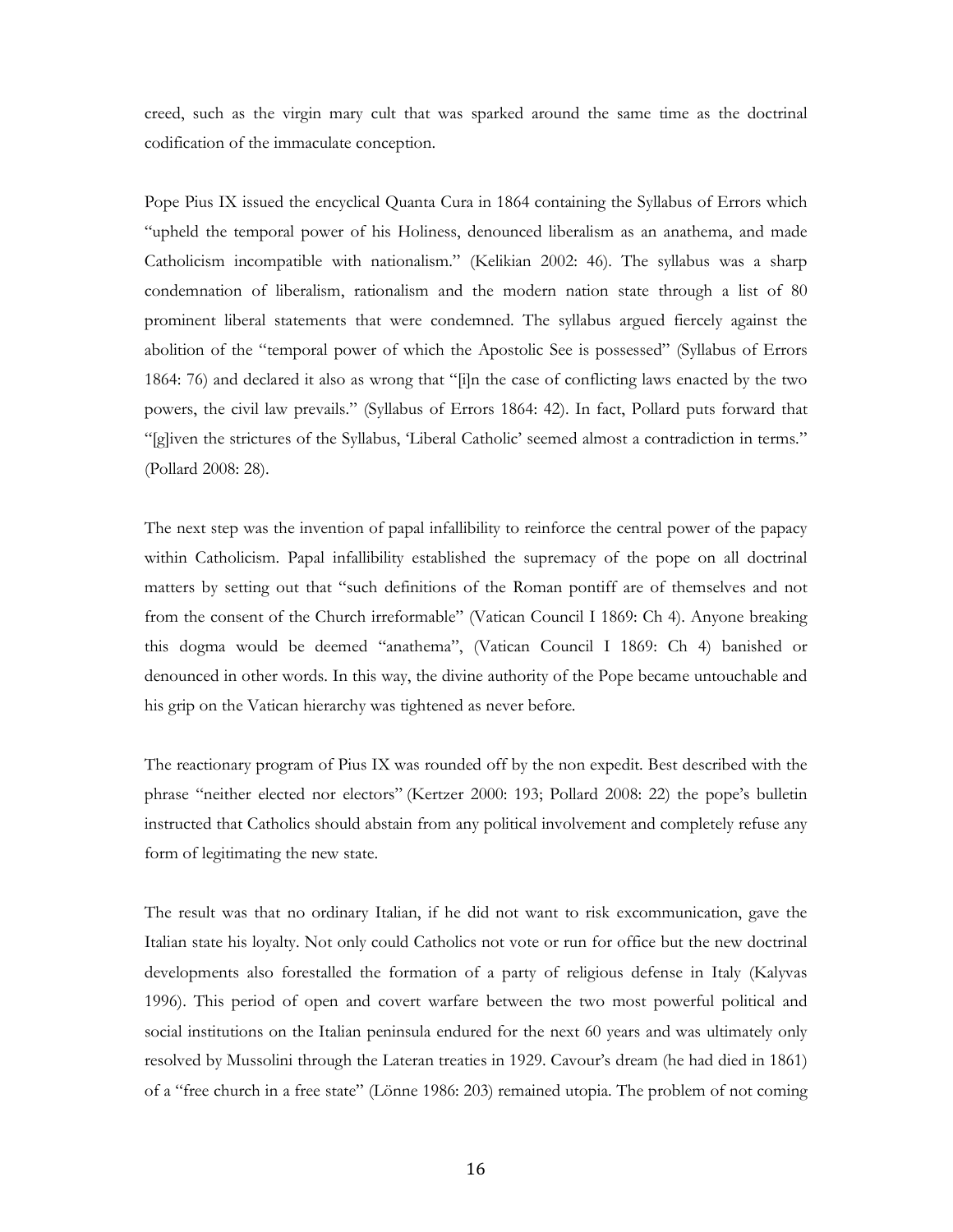to terms with the church did not only impact on the cohesion of the nation but spilled over also into the political system.

 $19<sup>th</sup>$  century Italy is usually described as a parliamentarian constitutional monarchy, a liberal regime, while the German empire is the autocratic counterpart. If one looks, at the franchise in post unification Italy, this has to be qualified. In liberal Italy the right to vote was much more limited than in authoritarian Germany. In 1870, male, literate citizens over 25, that had paid more over 40 Lire taxes per year had the right to vote. Only 500 000 out of a population of 25 million Italians fulfilled these requirements (Clark 1984). The single member district system in combination with transformismo governance (the governance with continuously alternating ad hoc majorities) further complicated the political situation. In 1874 a successful candidate had on average only to secure 426 votes. A politician in post-unification Italy only needed to patronize 426 people in his constituency to become perpetually reelected. He had little worry for the rest of the population. Clark describes  $19<sup>th</sup>$  century parliament in Italy as a place "where favors were traded" (Clark 1984: 61). Deputies would pressure ministers for favors for their constituency in order to secure re-election (Mac-Smith 1969: 220-221). The Prime Minister's job, meanwhile, was one "of creating and holding together a shifting coalition of support by persuasion and patronage" (Clark 1984: 61). Programmatic ideas were not needed to rally this small amount of votes. Instead, the lack of cohesion of government majorities meant that ministers could be easily put under pressure to transfer certain goods to certain constituencies in order to stabilize government.

Coupled with the heavy franchise restrictions the election system guaranteed that the old liberal establishment would find its way into parliament without being exposed to competition. The pope's non expedite from 1868, which forbid Catholics to vote or to run for public office, exacerbated the situation. It froze political competition as the members of the largest opposition group in Italy, the Catholics, could neither run nor vote for office. No ideational competition could evolve.

### **Catholic Social Teaching and welfare policy in Italy**

Italian welfare consisted of a widespread system of local, usually Church run, charity institutions – the so called Operé Pie. The roughly 20 000 Operé Pie existing at the time of unification constituted a highly fragmented, opaque, inefficient and often corrupt system of welfare provision. Operé Pie were usually constituted of poor relief institutions but sometimes also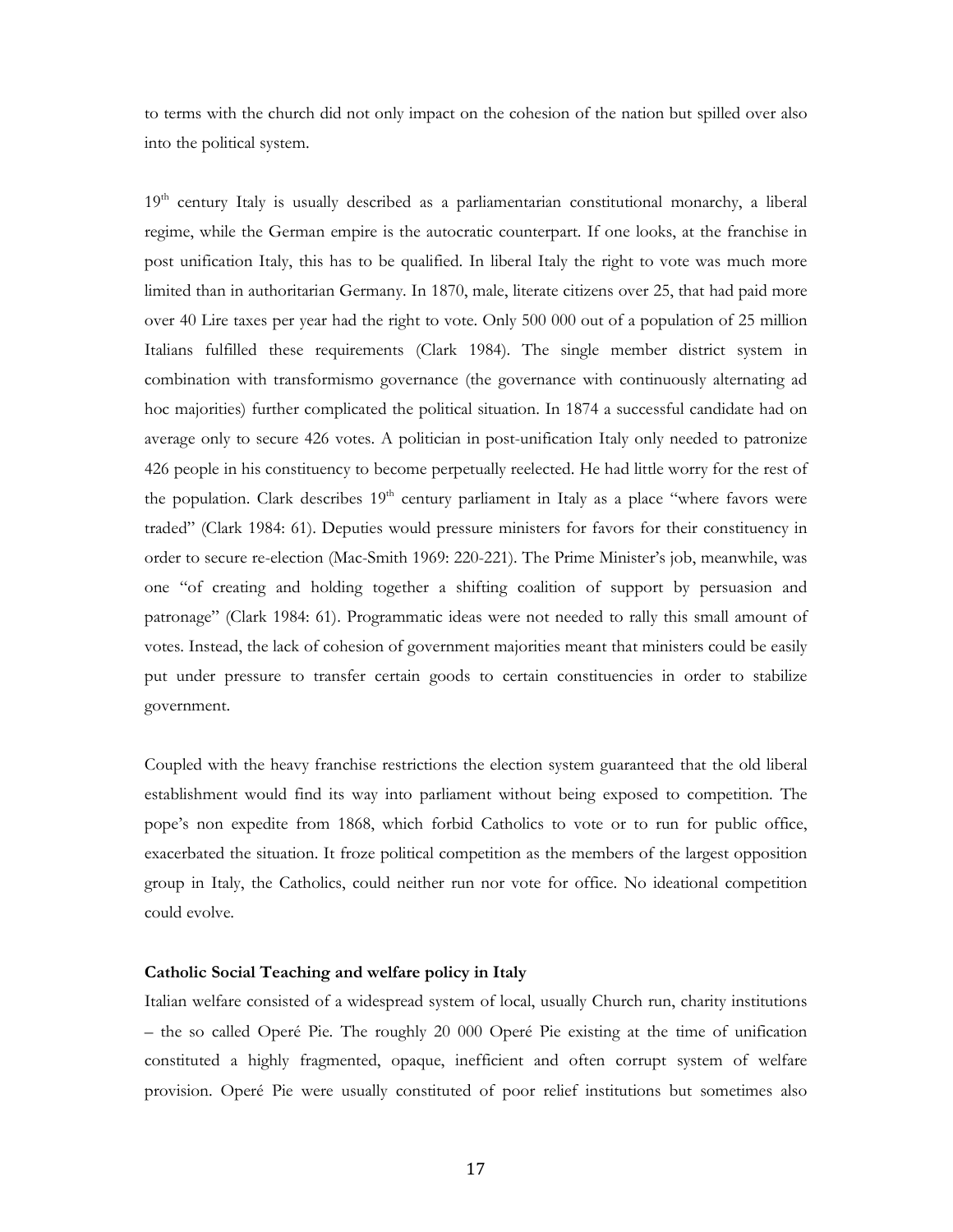hospitals and hospices. The Liberal Senator Leopoldo Franchetti wrote about Operé Pie in his famous report about state, administration and social conditions in Southern Italy in 1876:

the Operé Pie are in general considered by the class that administers them as a domain that has to strive for the personal advantage. For the honest ones they are a means of influence and favoritism, for the less honest a source of easy profits and illicit earnings. (Franchetti cited in Fargion 1986: 3)

The liberals that took power in the kingdom of Piedmont-Sardinia, during the mid-19<sup>th</sup> century, had therefore ample reason to reform the existing system. It was highly dysfunctional, out of sync with the Liberal modernization claims, and in the hands of the Vatican, liberalism's arch-enemy.

Liberalism had already launched various attempts to bring poor relief under state control in Piedmont-Sardinia. Cavour had studied and published extensively on the English poor relief reforms of the early 19<sup>th</sup> century. He envisioned a modern welfare state along British lines that would help to form a great society as the pinnacle of the liberal nation- and state-building project. Like Bismarck in Germany, Italian Liberals in the 1850s were still convinced that unification could only be successful if supported by a welfare state. Cavour expressed this as early as 1851 in a speech to the Piedmont senate where he put forward:

Cavour's idea was to liberate Italian society from the grip of the Catholic Church by establishing a state run system of welfare, but his first attempts ended in disastrous defeat. The Vatican was able to form an alliance with conservative Catholic deputies in the Piedmont parliament and managed to convince the Piedmontese monarchy of the merits of its cause. The social security law that was finally approved in 1859 did technically provide the possibility of temporary state supervision of Operé Pie. But it was clear that the state supervision was never put into practice. The result was drastic. Liberalism, from that point onwards, left Church welfare untouched, which meant that all previous intentions of creating a fruitful liberal debate on welfare that went beyond a 'state hands off approach' were put on ice. In fact, Quine notes:

In the 1860s and 1870s, the governing class issued no great program of social reform under the aegis of the new nation state. Nor did Italian liberalism more generally produce its own principles of social rights or entitlements to welfare (Quine 2002: 38).

With the abandonment of the programmatic idea of social reform, Italian liberalism abandoned social liberalism from its worldview. Italian liberalism instead adopted laissez faire programmatic ideas. Consequently, state interventions like social security encountered a "fear and loathe"

I believe that there exists an immense prejudice against the idea of legal charity, but I predict that all societies which have arrived at a certain level of [economic] development will necessarily resort to legal charity. I also believe that experience will show in a not-so-distant future that legal charity, which is administered well and is governed by sound norms, can produce immense [economic and social] benefits [for the nation] without resulting in those devastating [financial] consequences [for the taxpayer and the state] that many [conservatives and critics] fear. (Cavour cited in Quine 2002: 14)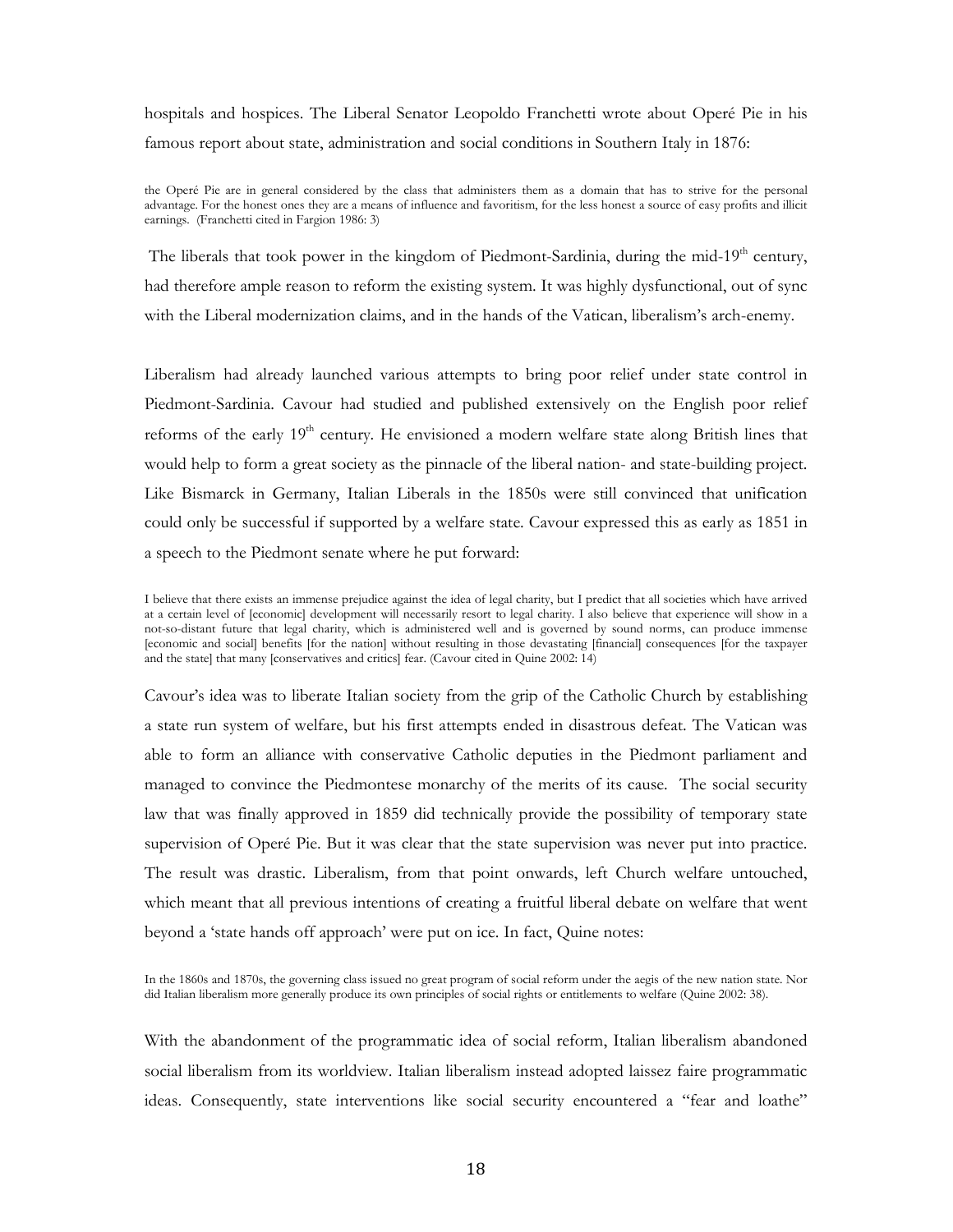(Quine 2002: 39) attitude among Italian liberals in the first three decades after unification. Italian liberals did not want the state to engage in welfare. Market liberal laissez-faire ideas dominated from 1860 to the end of the 1880s.

This remarkably differs from the developments of liberalism in other European countries at the same time. While Liberalism in other European countries, like Germany or the UK, developed gradually away from pure laissez faire manchesterism towards more state driven approaches, Italian Liberalism seemed to take the opposite direction. Quine summarizes by putting forward that

The ideological level of Italian liberalism in the late  $19<sup>th</sup>$  century seemed to have fallen back to that of German or British liberalism in the  $18<sup>th</sup>$  century.

The first law considering welfare after unification reflected these new programmatic ideas. Law No. 753 as approved by parliament on the 3<sup>rd</sup> August 1862 provided a legal basis and framework for the operation of operé pie and had been layered attached onto an earlier Piedmont law from 1859. It established a potential technical supervisory role for the state over operé pie which was never enforced. As so often in Liberal Italy, state supervision belonged only to the paese legale (legal world) and never became part of the paese reale (real world).

The question is why Italian Liberalism developed in a direction that had long been surpassed by the liberal movements in other countries? One explanation is that Cavour had learned from his clash with the Church in 1859 on welfare and shied away from further challenging the Church during unification. After having secularized the educational system, stripped the church of large parts of its property and encircled Rome, Cavour simply did not want to further "increase the resentment of the old elites against the new government" (Fargion 1986: 7). Even if social security reform was deeply entrenched in the liberal worldview, at that point in time it would have endangered the Liberal state-building interest.

Fargion has a different explanation and underlines that the passivity of the state on welfare came from a deep-seated disinterest in the lower social stratus by the new liberal state elites. She comments:

Even when advocating individual responsibility for welfare, German liberals formulated corporatist plans for social betterment which did not preclude support for collectivism under state direction (Quine 2002: 39).

However, if we analyze the nature of the legislative directives approved in the first three decades of Italian parliamentary activity, there is no doubt about the undisputed substantial disinterest of the ruling classes in a narrower sense towards the charitable bodies and in a general sense towards problems of social-assistance (Fargion 1986: 6).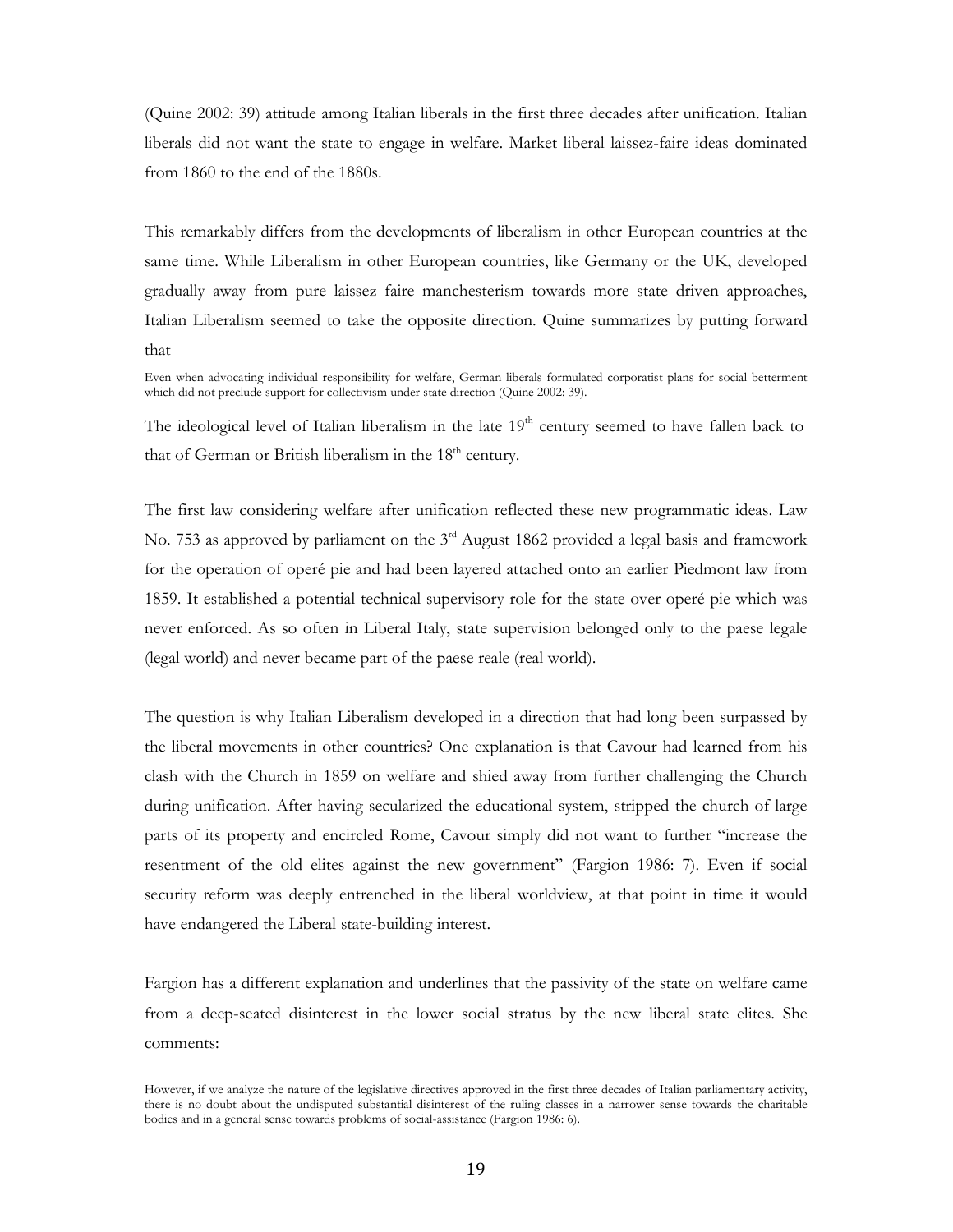Ferrera puts forward that the constant brinkmanship on a debt crisis, along with the fact that the whole liberal movement is premised on having a balanced budget, countered any attempt to press for an active role of the State in welfare (Ferrera 1984). It was therefore convenient for the state to leave welfare in the hands of the Church. Indeed, as the following quote shows, the liberal ministers felt a chill when they thought of the possibility of opening the door to big government. Giuseppe Zanardelli, the minister of public works under Crispi put forward that:

we have no empire, no industry, no navy. If we expunge every expression of private activity, what will we have left? We will become a nation of administrators; we will create a society enmeshed in the machinery of the state; we will have *l'impiegomania*, [employee-mania] which, already being so widespread and consuming, will end up impeding the functioning of ministries and departments and blocking the vital circulatory system of government. (cited in Quine 2002: 40).

Ferrera argues that post-unification liberalism started embracing "laissez faire" as a core liberal idea of non-intervention of the state in welfare (Ferrera 1984: 28). The "plebe" should be helped through teaching it the "virtue of work and saving and the development of individual responsibility" (Depretis cited in Fargion 1986: 12), instead of through the provision of a safety net.

The paradox was that this seemed for Catholicism, the strongest archenemy of the liberalism, fully acceptable. The church welcomed laissez-faire policies because it meant that the liberal state would not intrude any further into the Church's realm of welfare provision. The liberal laissezfaire principle and the Catholic subsidiarity principle made an ideational match. This perverted fit between the two doctrines that were on all other issues heavily opposed to one another led to a truce on welfare politics from the 1860s onwards. The Italian state did indeed challenge the Church on numerous fronts but, up to the 1890s, never on welfare. Operé pie, the Church's massive welfare apparatus in Italy, was left untouched until 1890. Unlike in Germany, where Bismarck used social policy as a political means of eliminating his rivals, the liberal state in Italy did not engage in any equivalent action before the 1890s.

As there was no challenge to the organization of social security on the basis of operé pie, the episcopate saw no reason to invest in developing new ideas on modern social security that could be compatible with the Catholic creed. Catholic ideas on welfare and social security in 1880s Italy were therefore on a level comparable to that of German Catholic thinking on welfare in the 1820s. As early as 1969, the historian Dennis Mack Smith was already very much on point when putting forward that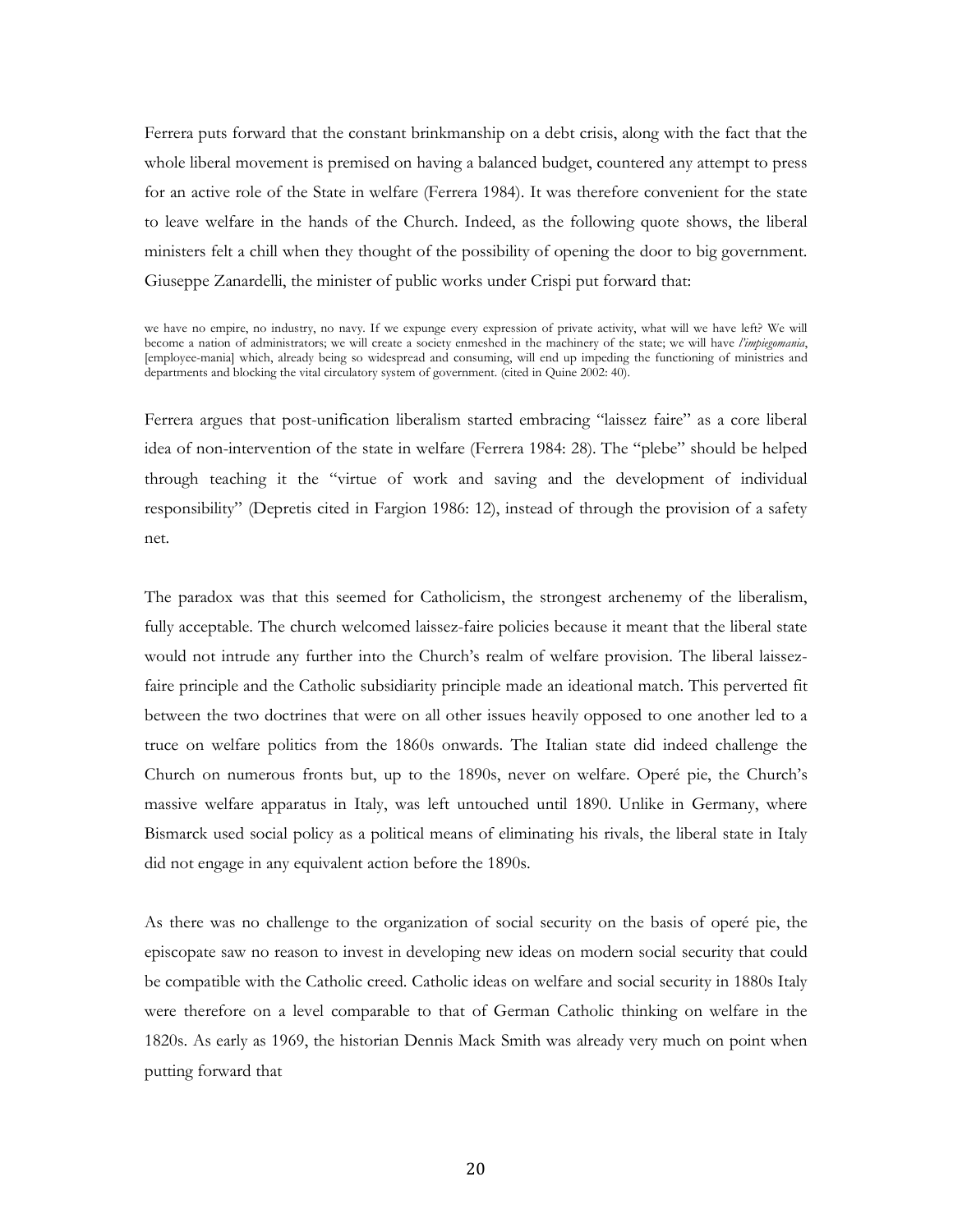[p]erhaps the very strength of clericalism in Italy had deprived her of the stimulus which in France was to create a flourishing school of lay Catholic philosophers. (Mac-Smith 1969:251)

Catholic social teaching in Italy, up until the 1880s, still embraced an organic interpretation of neo-Thomasian ideas. Every individual had been attributed a place in society by God. If people started to change this through the introduction of potentially progressive social programs, then the organic body of society would be disabled. Early Italian Catholic social welfare remained, therefore, confined to poor relief. The archbishop of Milan Cardinal Ferrari, a prominent exponent of Italian Catholic social teaching, instructed the lower clergy to

make the poor understand that everything is ordained by God, that it is God who makes some rich and some poor (Cited in Pollard 2008: 51)

The operé pie system worked perfectly for this purpose. Money was transferred from the rich to the poor through alms. This had the advantage that the rich would be granted ascension into heaven through the doing of good deeds while, on the other side, the poor were guaranteed not to starve. The bad news was that the poor would always remain poor. Rising from the lower social classes to higher rungs was not part of the logic of this system. This connection between the divine and the temporal world of welfare granted the church a monopoly as the middle man that organized the welfare transfers between the different groups in society. As no credible challenger on welfare rose to rival this system in Italy, as Bismarck or socialism in the German case, the Vatican saw little need to develop alternatives.

### **From a vicious to a to virtuous cycle in Italy**

The first real attempt to intrude into the Catholic's sphere of influence came by way of Crispi's provisions regarding operé pie in 1890. With the Law No. 6892 of the 17<sup>th</sup> of July 1890 he established full state supervision over operé pie. After the political and social economic agony that a long period of laissez-faire politics had brought to Italy, Crispi was determined to grant the new state a stronger and more proactive role. The Crispi law was a milestone in social security development in Italy because it represented a first real break of the Church's virtual monopoly on poor relief. Nevertheless, it did not mark the advent of modern social security in the country as it essentially left the old system of charitable institutions intact.

However, the content of the proposal that Crispi presented to parliament on the 18<sup>th</sup> February 1890 was characterized by "a logic of cold rationalization of the existing" (Fargion 1986: 16). Crispi had been inspired by Bismarck's anti-Catholic culture war legislation. Therefore, Crispi's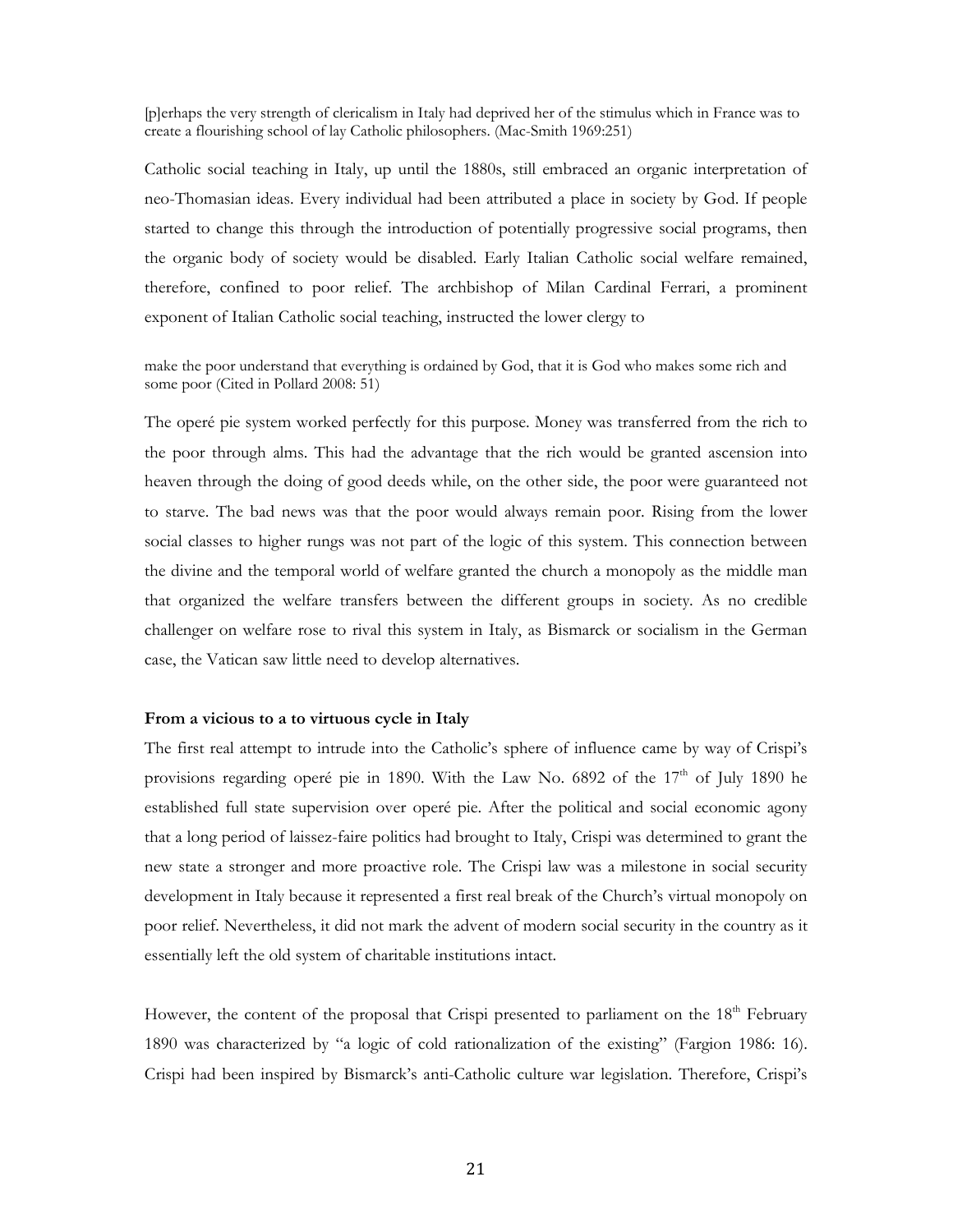legislation was anticlerical rather than social-reformist. The idea was to crowd out the Church from poor relief, not to modernize it.

The Vatican answered by unleashing its press, mobilizing its followers and even lifted non expedite to a limited extent in order to block the proposal. Despite this strong clerical resistance the bill passed parliament.

The important outcome of Crispi's legislation was the break of the truce between the Vatican and the liberal elites. The fallback position of subsidiarity for Catholicism and of laissez-faire for liberalism was no longer comfortable. However, the question remains why Crispi broke with the Church at exactly that point in time. It is true that Crispi was a "mangia prete", an anti-Catholic priest eater. More important was however, that the equilibrium between state and Church in Italy had been upset in the 1880s by the arrival of the socialist worldview that threatened to form a new subculture. As the number of strikes increased drastically in the 1880s (263 strikes between 1880 and 1886), the government first tried to quash the workers movement by jailing most of the socialist party leadership. Turatti, the socialist leader, was sentenced to 12 years after he allegedly participated in a strike in Milan.

When this did not help much, the liberals had to think of alternatives to repression. Similarly to Bismarck, the governing camp saw social security as a political means "to press for an authoritarian restoration in an anti-parliamentarian direction" (Ferrera 1984: 30). However, like in Germany, this triggered a virtuous cycle of ideational competition. Ferrera remarks that, from the end of the 1880s onwards, thinking about social security became ever more "en vogue" in Italy. Even if Catholicism, conservatism, liberalism and the left had not tabled any serious social security ideas between 1860 and 1890s, from this point onwards they showed a sudden remarkable interest in the social question (Ferrera 1986: 388). The social question, which was largely a southern question in Italy, became widely debated in public all over the country. In Turin an intellectual movement similar to the socialists of the chair (*Kathedersozialisten*) started to emerge and discussed liberal or state induced conservative welfare solutions (Ferrera 1986: 388). The left started to think in revisionist terms about state-provided social security while the Catholic Church slowly began refining its ideas under the influence of the social encyclical Rerum Novarum. Following this ideational competition the first compulsory social insurance law was introduced under Prime Minister Giolitti in 1898 (Cherubini 1977: 112; Quine 2002: 68-70).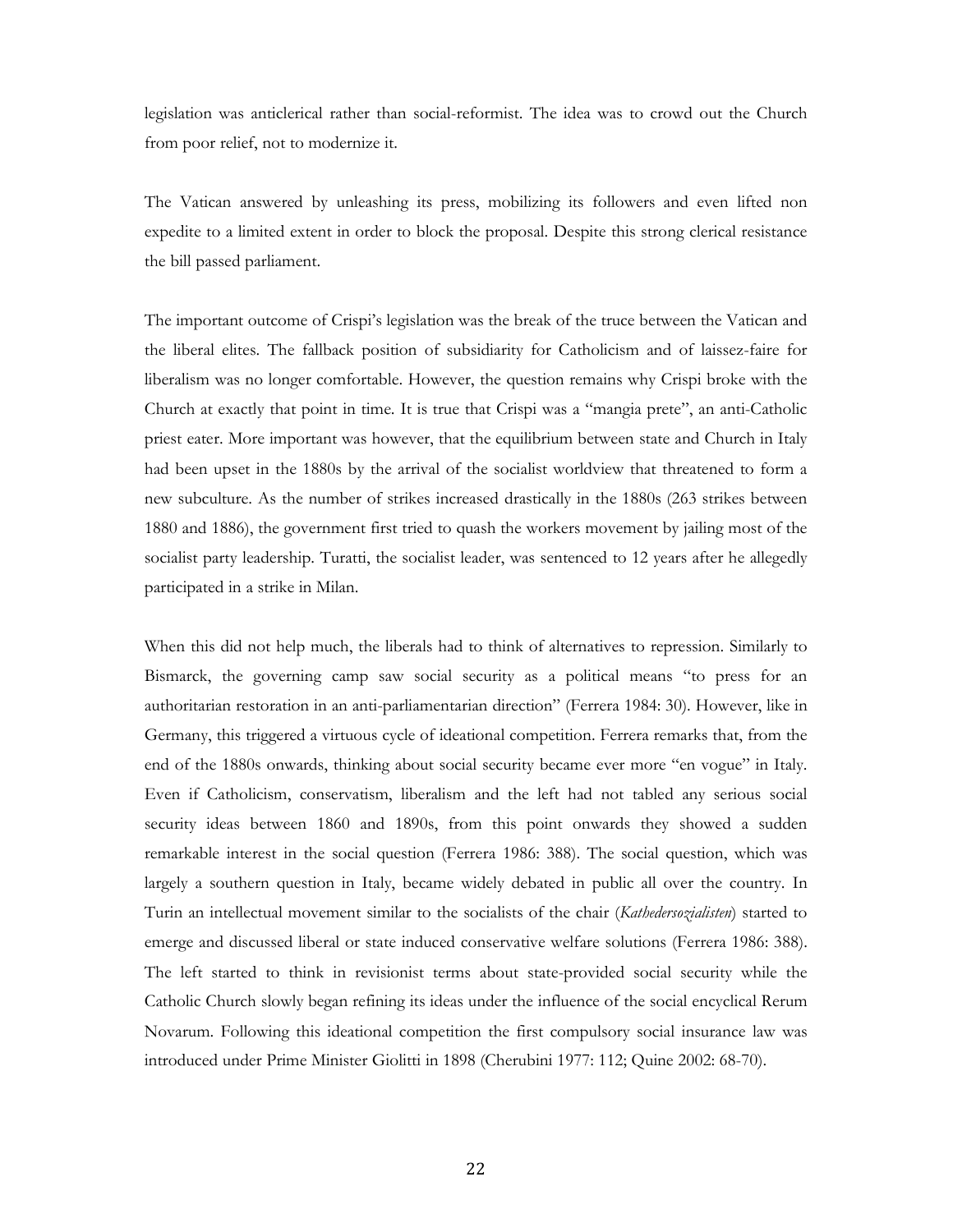### **Conclusion**

The paper asked how it was possible that Catholicism produced so different social doctrines and welfare state outcomes in Italy and Germany. The answer has been found in the different dynamics of ideational competition. While Germany saw the emergence of a virtuous cycle of ideational competition, through which the Catholic Church was stimulated to develop a modern catholic welfare concept, Italian Catholicism was caught in a vicious ideational cycle and did not develop modern social security ideas during the early years of national consolidation after unification. This means that the pace of industrialization or the growth of the labor movement does not directly determine the shape and form of the welfare state, but that such modernizing factors are mediated through the ideational competition that they stimulate on social security ideas.

This argument also holds for other periods of welfare state politics in Italy and Germany. Picot (2012; 2014) has shown that the dynamic form of political party competition had a strong impact on welfare state formation in Italy and Germany in the post war period. Morgan has identified different modes of electoral competition as culpable for the diverging family policy outcomes during the 2000s (Morgan 2014).

Beyond the scope of welfare and religious politics the paper also touched upon the role of ideas in politics. It seems that ideational pluralism is more inducive to situations of ideational competition and hence can more easily lead to adaptive and progressive change in politics. In contrast, ideational monocultures are prone to a higher degree of stasis.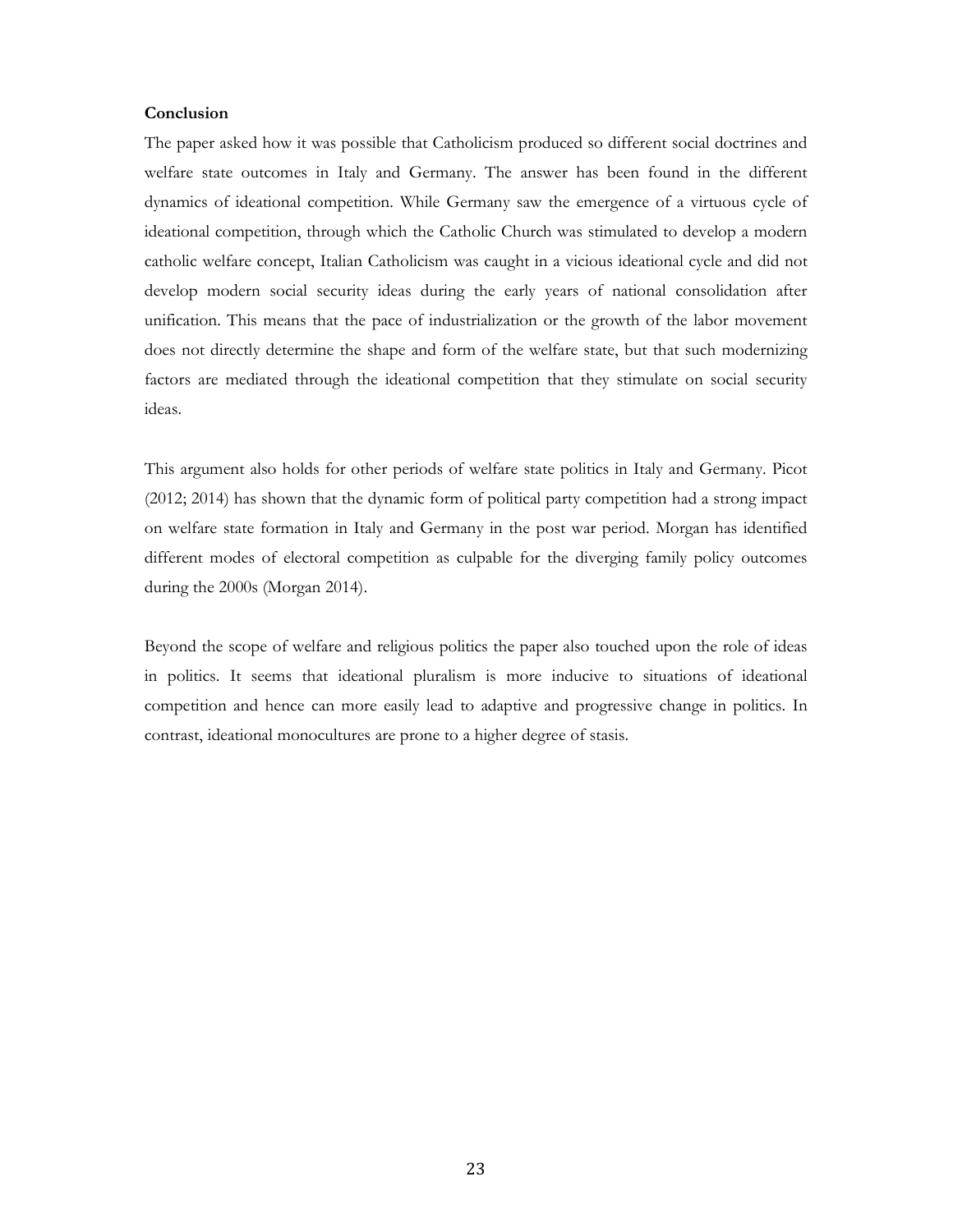### Literature

Abelshauser, W. (2005) *The Dynamics of German Industry*, Berghahn Books, New York, Oxford.

Alber, J. (1982) *Vom Armenhaus zum Wohlfahrtsstaat*, Frankfurt/New York, Campus Verlag.

Alber, J. (1986) Germany, IN: Flora, P. (ed.) *Growth to Limits: The Western European Welfare States Since World War II, Volume 2*, *Germany, United Kingdom, Ireland, Italy,* Berlin, Walter de Gruyter.

Baldwin, Peter, 1990: *The Politics of Solidarity: Class Bases in the European Welfare State, 1875-1975*. Cambridge: Cambridge University Press.

Bismarck, O. (1999[1898]) Gedanken und Erinnerungen, München, Ullstein.

Ayaß, W., Tennstedt, F. & Winter, H. (2003a) Introduction, IN: Ayaß, W., Tennstedt, F. & Winter, H. (eds.) p. XXV.

Bates, T.R. (1975) Gramsci and the Theory of Hegemony, *Journal of the History of Ideas*, Vol. 36, No. 2, pp.351-366

Berman, S. (1998) *The Social Democratic Moment: ideas and politics in the making of interwar Europe.* Cambridge, Harvard University Press.

Bismarck 1881, Bismarck on behalf of Kaiser Wilhelm I. 1881 November 17. Allerhöchste Botschaft Kaiser Wilhelm I zur Eröffnung der I. Session des 5. Reichstags mit Bericht über die Eröffnung, printed IN: Ayaß, W., Tennstedt, F. & Winter, H. (2003b) *Quellensammlung zur Geschichte der deutschen Sozialpolitik 1867 bis 1914,* II. Abteilung: Von der Kaiserlichen Sozialbotschaft bis zu den Februarerlassen Wilhelms II. (1881-1890), Band 1, Grundfragen der Sozialpolitik. Die Diskussion der Arbeiterfrage auf Regierungsseite und in der Öffentlichkeit, Darmstadt, Wissenschaftliche Buchgesellschaft, p. 64.

Bismarck, O. 1889: 1889 Mai 18. Rede des Reichskanzlers Otto Fürst von Bismarck im Reichstag. Printed IN: Haerendel, U. & Peterle, (2004b) *Quellensammlung zur Geschichte der deutschen Sozialpolitik 1867 bis 1914*, II. Abteilung: Von der Kaiserlichen Sozialbotschaft bis zu den Februarerlassen Wilhelms II. (1881-1890), Band 6, Die gesetzliche Invalidität und Altersversorgung und die Alternativen auf gewerkschaftlicher und betrieblicher Grundlage, Darmstadt, Wissenschaftliche Buchgesellschaft. Source No. 143, p. 674.

Böhme, H. (1978) *An introduction to the Social and Economic History of Germany*, Oxford, Basil Blackwell.

Bonoli/Palier, 2007: When past reforms open new opportunities: Comparing old age insurance reforms in Bismarckian welfare systems. Social Policy & Administration.

Blackbourn, D. (1998) *The Long Nineteenth Century: A History of Germany, 1780-1918*, New York, Oxford University Press.

Clegg D. 2007: Continentalk Drift: on unemployment policy change in Bismarckian welfare states. Social Policy & Administration.

Fargion, V. (1986) Welfare state e decentramento in Italia: Le politiche socio-assistenziali negli anni settanta, Doctoral Thesis, Florence, European Univeristy Institute.

Flora, P. & Heidenheimer, A. J. (1981) The Historical Core and Changing Boundaries of the Welfare State, IN: Flora, P. & Heidenheimer, A. J. (eds.) *The Development of Welfare States in Europe and America*, New Brunswick, Transaction Books.

Carstensen, M. B. (2011a) Paradigm man vs. the bricoleur: bricolage as an alternative vision of agency in ideational change, *European Political Science Review*, Vol. 3, No. 1, pp. 147-167.

Carstensen, M.B. (2011b) Ideas are Not as Stable as Political Scientists Want Them to Be: A Theory of Incremental Ideational Change, *Political Studies,* Vol. 59, No. 3, pp. 596-615.

Castels, Francis, 1993: On Religion and Public Policy: Does Catholicism Make a Difference? Discussion Paper No 34, April 1993, Public Program Discussion Papers: Canberra.

Cherubini, A. (1977) *Storia della previdenza sociale in Italia (1860-1960)*, Editori Riuniti, Roma, p. 112.

Clark, M. (1984) *Modern Italy, 1871-1995*, London, Longman.

Der Sozialdemokrat, 1881: Der Sozialdemokrat Nr. 48. 1881 November 24, Eine Kaiserliche Botschaft und eine sozialdemokratische Antwort, printed IN: Ayaβ, W., Tennstedt, F. & Winter, H. (2003b) p. 88.

Esping-Andersen, Gosta 1985: *Politics Against Markets: The Social Democratic Road to Power.* Princeton: Princeton University Press.

Esping-Andersen, Gosta, 1990: *The Three Worlds of Welfare Capitalism*. Princeton: Princeton University Press.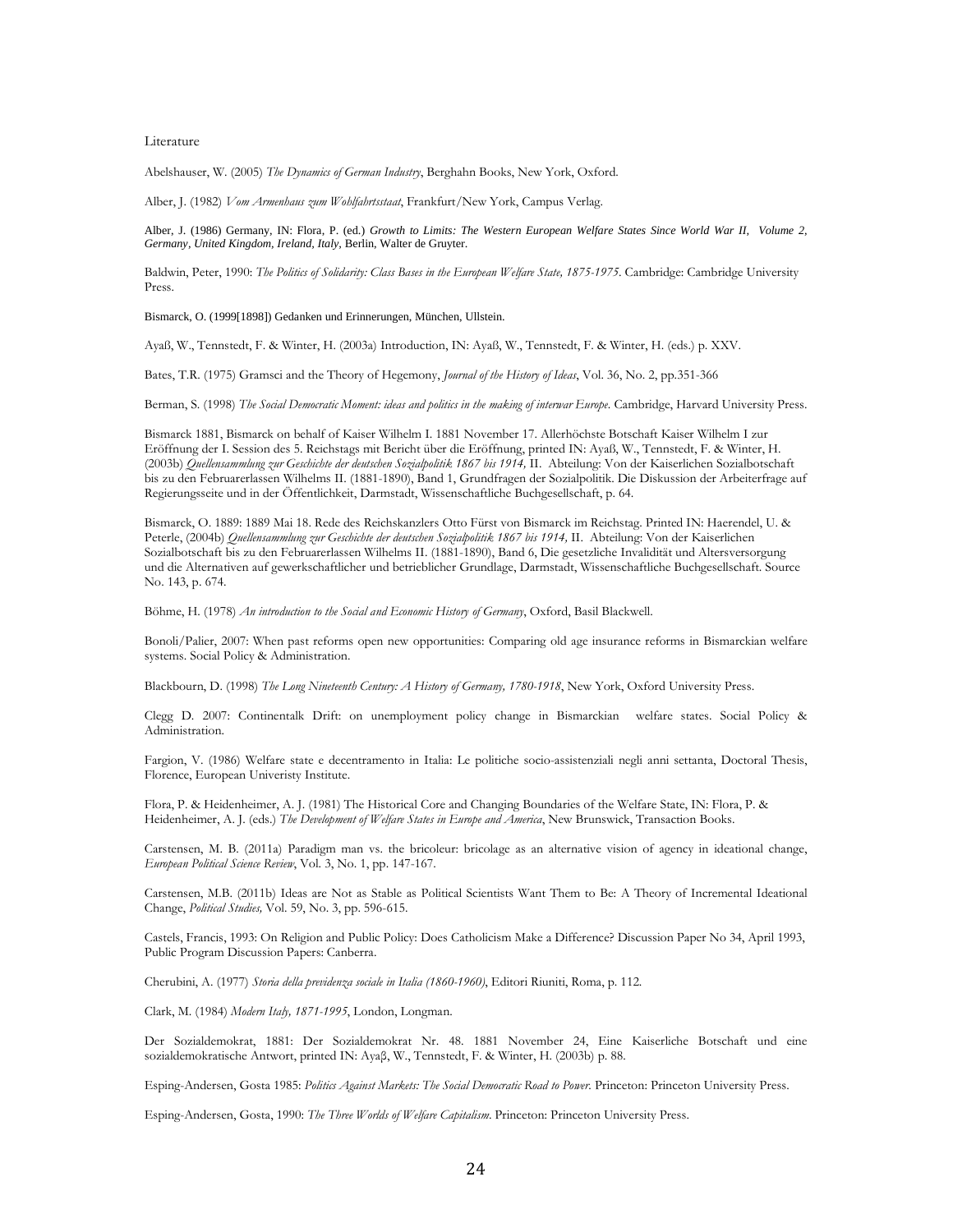Fargion, V. (1986) *Welfare state e decentramento in Italia: Le politiche socio-assistenziali negli anni settanta*, Florence, European Univeristy Institute, Doctoral Thesis, SPS Department, p. 3.

Ferrera, M. (1984) *Il welfare state in Italia: Sviluppo e crisi in Prospettiva comparata*, Bologna, Il Mulino.

Ferrera, M. (1986) Italy, IN: Flora, P. (ed.) *Growth to Limits: The Western European Welfare States Since World War II, Volume 2, Germany, United Kingdom, Ireland, Italy*, p. 388.

Flora, P. (1986) Introduction, IN: Flora, P. (ed.) *Growth to Limits, The Western European Welfare States Since World War II,* Berlin, Walter de Gruyter.

Gerschenkron, A. (1962) *Economic Backwardness in Historical Perspective*, Cambridge, Harvard University Press

Germania 1885: 1885 Juli 9. Germania Nr. 152, Versammlung katholischer Sozialpolitiker, printed IN: Ayaβ, W.,

Tennstedt, F. & Winter, H. (2003b) source No. 65, p. 271.

Görner, R. (1986) Die Deutschen Katholiken und die soziale Frage im 19. Jahrhundert, IN: Rüther, G. (ed.) *Geschichte der Christlich demokratischen und christlich sozialen Bewegungen in Deutschland. Band 1*, Köln, Verlag Wissenschaft und Politik.

Hall, P. A. (1993) Policy Paradigms, Social Learning, and the State, *Comparative Politics*, Vol. 25, No. 3, pp. 275-296.

Hertling 1883: 1883 April 8, Aufzeichnungen des Reichstagsabgeordneten Dr. Georg Freiherr von Hertling über ein Gespräch mit Kanzler Otto Fürst von Bismarck, printed IN: Ayaβ, W., Tennstedt, F. & Winter, H. (2003b) Source No. 35, p. 131.

Hohorst, G.; Kocka, J. & Ritter, G.A. (1978) *Sozialgeschichtliches Arbeitsbuch II: Materialien zur Statistik des Kaiserreichs 1870-1914*, München, C.H. Beck.

Kahl, S. (2005) The Religious Roots of Modern Poverty Policy: Catholic, Lutheran, and Reformed Protestant Traditions Compared, *Archives Européennes de Sociologie (European Journal of Sociology)*, Vol. XLVI, 1, pp. 91-126.

Kahl, S. (2006) The Religious Foundations of the Welfare State: Poverty Regimes, Unemployment, and Welfare-to-Work in Europe and the United States, Dissertation, Berlin, Humboldt-University.

Kalyvas, S. N. (1996) *The rise of Christian Democracy in Europe,* Ithaca, N.Y., Cornell University Press.

Kelikian, A. A. (2002) The Church and Catholicism, IN: Lyttelton, A. (ed.) *Liberal and Fascist Italy*, Oxford, Oxford University Press.

Kertzer, D. I. (2000) Religion and Society, 1789-1892, IN: Davis, J. A. (ed.) *Italy in the Nineteenth Century*, Oxford, Oxford University Press.

Korpi, Walter, 1983: *The Democratic Class Struggle*. London: Routledge.

Korpi, Walter, 2006: Power Resources and Employer-Centred Approaches in Explanations of Welfare States and Varieties of Capitalism: Protagonists, Consenters and Antagonists. In: *World Politics* 58, 167-206.

Lepsius, M.R. (1993) *Demokratie in Deutschland: soziologisch-historische Konstellationsanalysen. Ausgewählte Aufsätze*, Göttingen, Vandenhoeck und Ruprecht.

Lipset, S. & Rokkan, S. (1990 [1967]) Cleavage Structures, Party Systems, and Voter Alignments, IN: Mair, P. (ed.) *The West European Party System*, Oxford, Oxford University Press.

Lönne, K.-E. (1986) *Politischer Katholizismus im 19. und 20. Jahrhundert*, Frankfurt, Suhrkamp.

Lynch, J. (2009) Italy: A Christian Democratic or Clientelistic Welfare State, IN: van Kersbergen, K. & Manow, P. (eds.) Religion, Class Coalitions and Welfare States, Cambridge, Cambridge University Press.

Mack-Smith, D. (1969) *Italy: A Modern History*, Ann Arbor, Michigan University Press.

Marx, K. und Engels, F. (1973 [1870]) Werke 32: Briefe Januar 1868-Mitte Juli 1870, Berlin-Ost, p. 371, cited IN: Görner, R. (1986).

Matthoefer, H./Muellhausen, W./Tennstedt, F.; 2001: Bismarck und die soziale frage. Band 16. Friedrichsruher Beitraege. Friedrichsruh: Otto von Bismarck Stiftung.

Mann, H. (1984 [1918]) Man of Straw, London, Penguin Books.